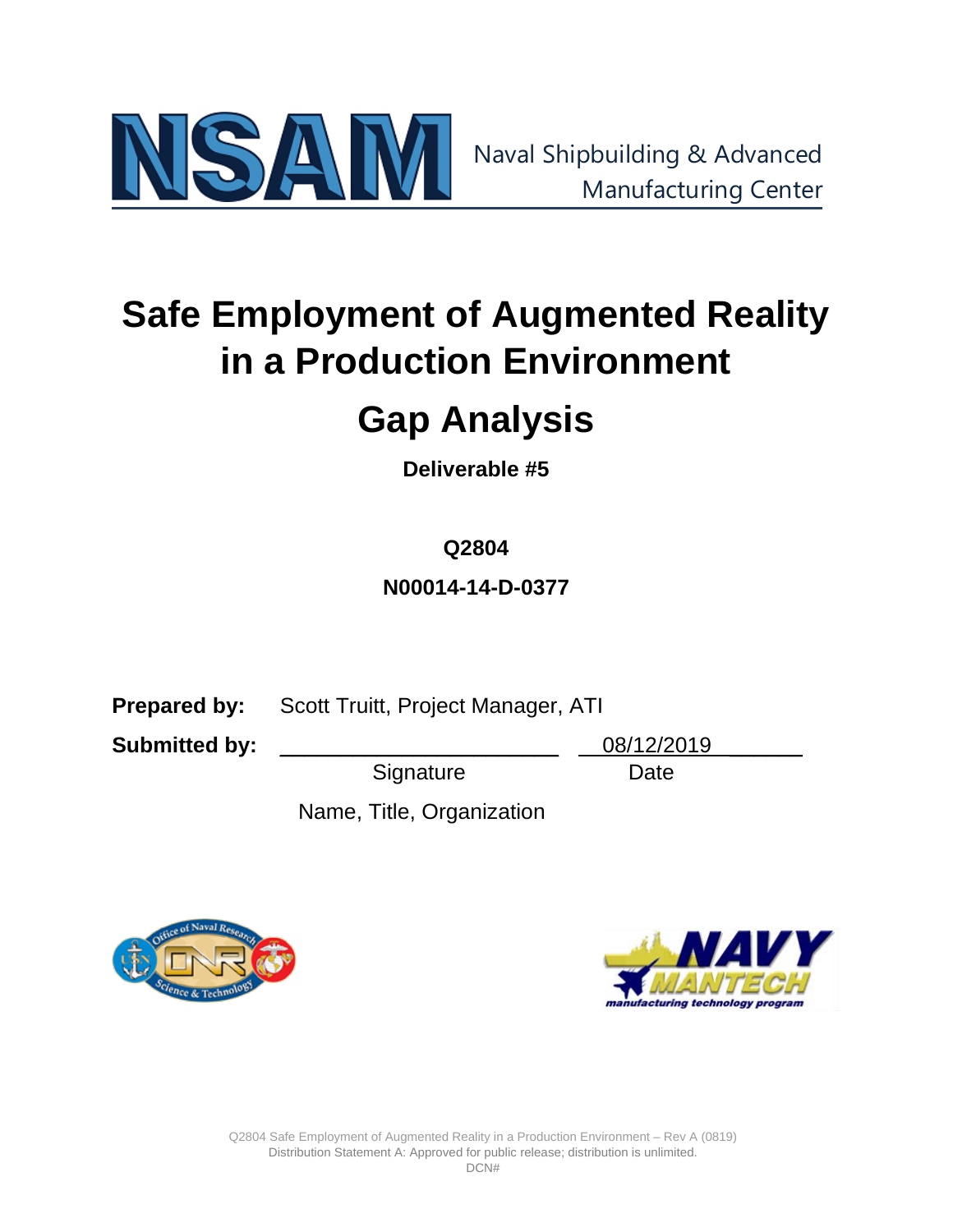# **Table of Contents**

| 1. |  |
|----|--|
|    |  |
|    |  |
|    |  |
|    |  |
|    |  |
|    |  |
|    |  |
|    |  |
|    |  |
|    |  |
|    |  |
|    |  |
|    |  |
|    |  |
|    |  |
|    |  |
|    |  |
|    |  |
| 2. |  |
|    |  |
|    |  |
|    |  |
|    |  |
|    |  |
|    |  |
|    |  |
|    |  |
|    |  |
|    |  |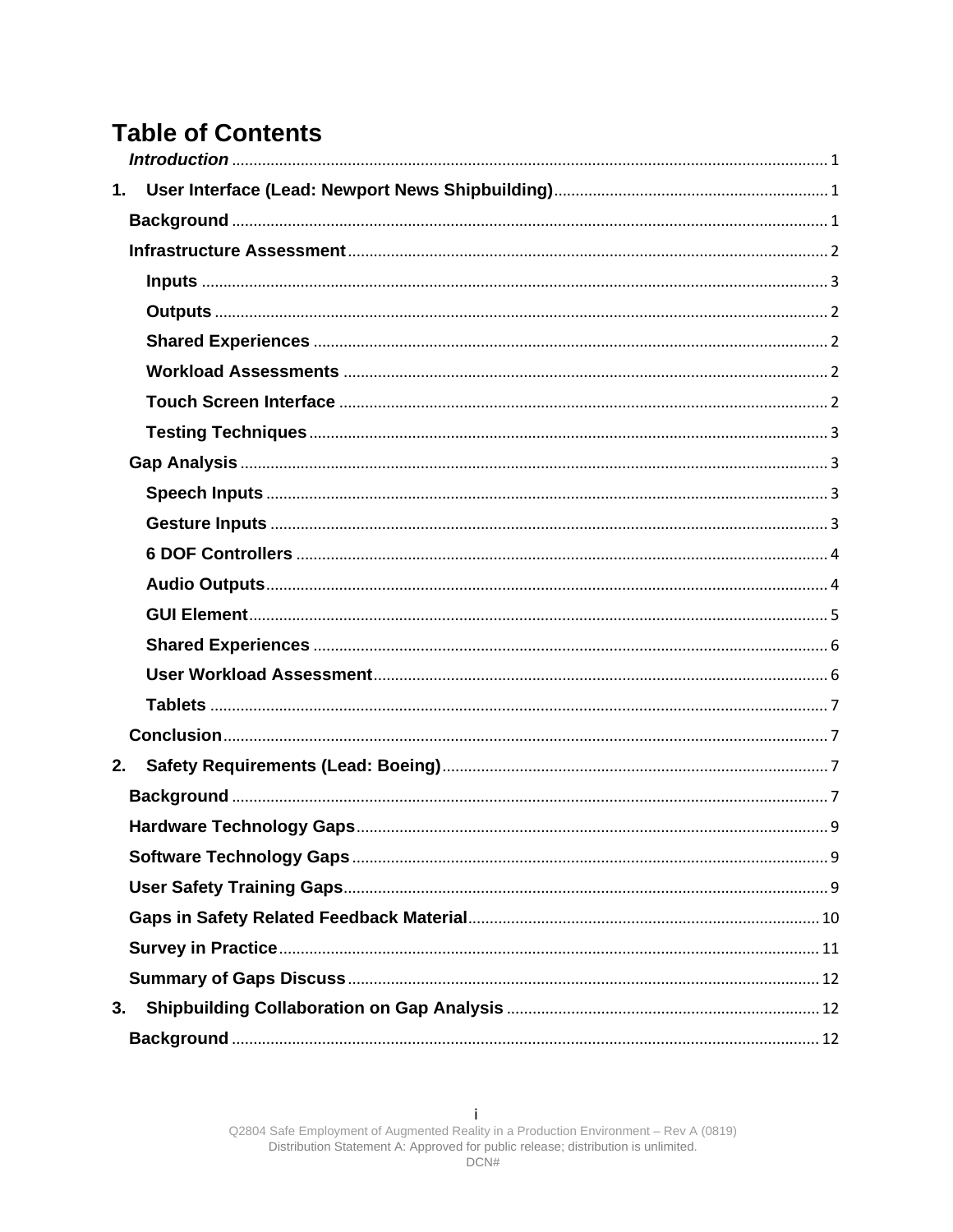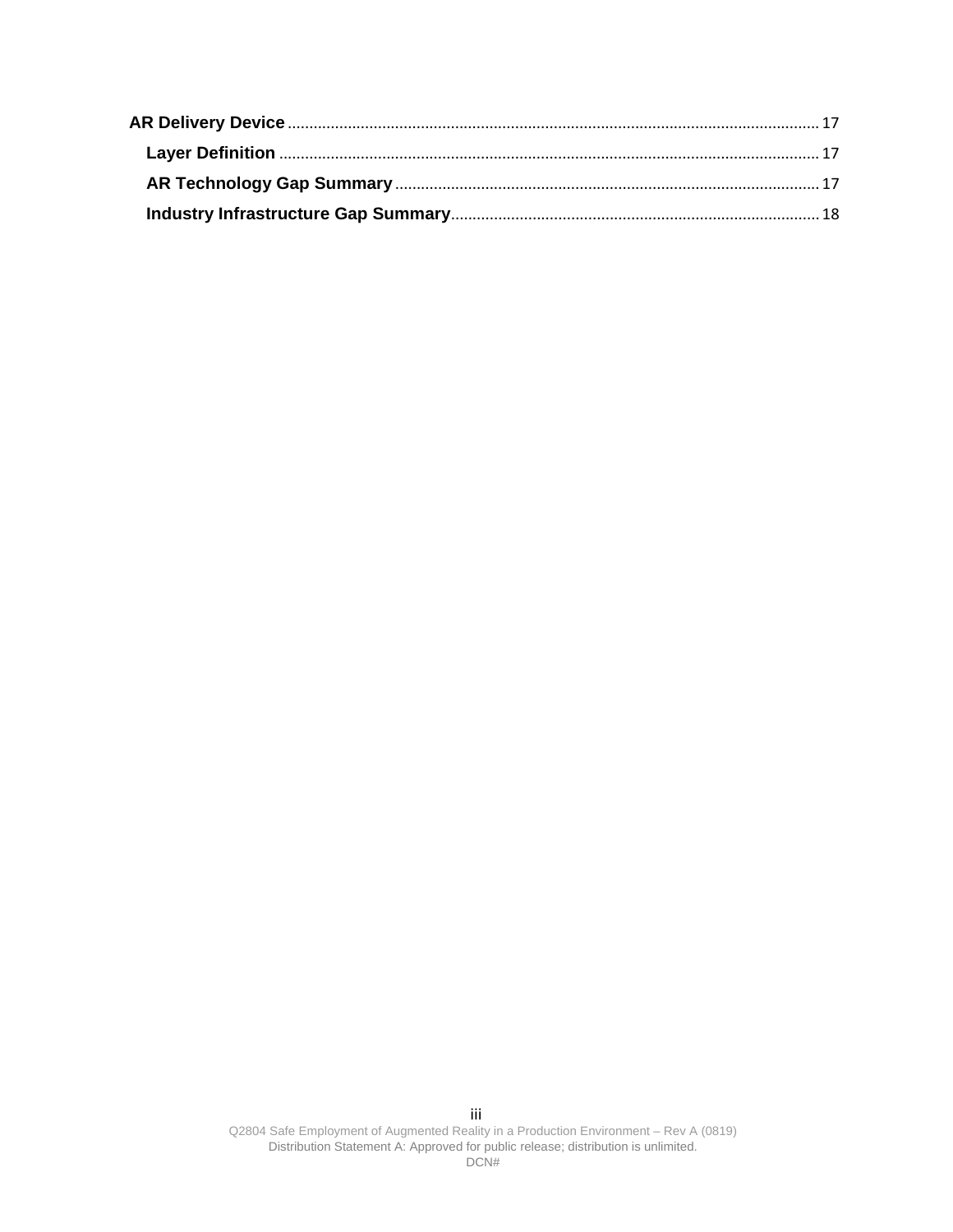# *Purpose*

The purpose of this document is to assess the current and future state of augmented reality (AR) as they apply to training, hardware, software, safety, security, and user interface functions as it relates to the implementation in a production environment. The document identifies gaps in the current environment and what actions to take to move from the current assessment to a future state for safe deployment.

# <span id="page-4-0"></span>*Introduction*

The Office of Naval Research, Navy Manufacturing Technology (ONR Navy ManTech) program and its Naval Shipbuilding and Advanced Manufacturing Center of Excellence (NSAM) seek to collaborate with a cross-functional team of US Defense Contractors to perform a technology baseline study on the state of Augmented Reality (AR) technologies. The study will also determine the leading technology providers in the following technical areas:

- Wearables & Mobile Devices for Augmented Reality
- Wearables & Mobile Devices for Mixed Reality
- Safety Requirements
- Security Considerations
- User Interfaces

The Safe Employment of Augmented Reality in a Production Environment project will investigate each of these technology areas. This research will determine the current state of the market and determine how the technology fits within the context of production facilities in the Defense industry. The outcome of this analysis is to provide market research, hardware and software requirements, infrastructure assessment, and identify gaps between as-is and to-be.

This analysis will also provide an implementation roadmap and identify the best practices to safely implement this technology and identify where this technology can potentially save cost and provide benefits to the Defense industry.

# <span id="page-4-1"></span>**1. User Interface (Lead: Newport News Shipbuilding)**

# <span id="page-4-2"></span>**Background**

Market research on current off the shelf Augmented Reality (AR) user interfaces was conducted and uncovered 2 main types of augmented reality and mixed reality devices: Head worn displays (smart helmets and smart glasses) and handhelds (tablets and smart phones). Head worn displays can use a monocular or a stereoscopic display. For the purposes of understanding the state of maturity of AR implementation in production, only stereoscopic displays were considered because monocular displays due not provide the necessary spatial relevant information to create an augmented reality user interface. During research, current user interface interactions were noted as well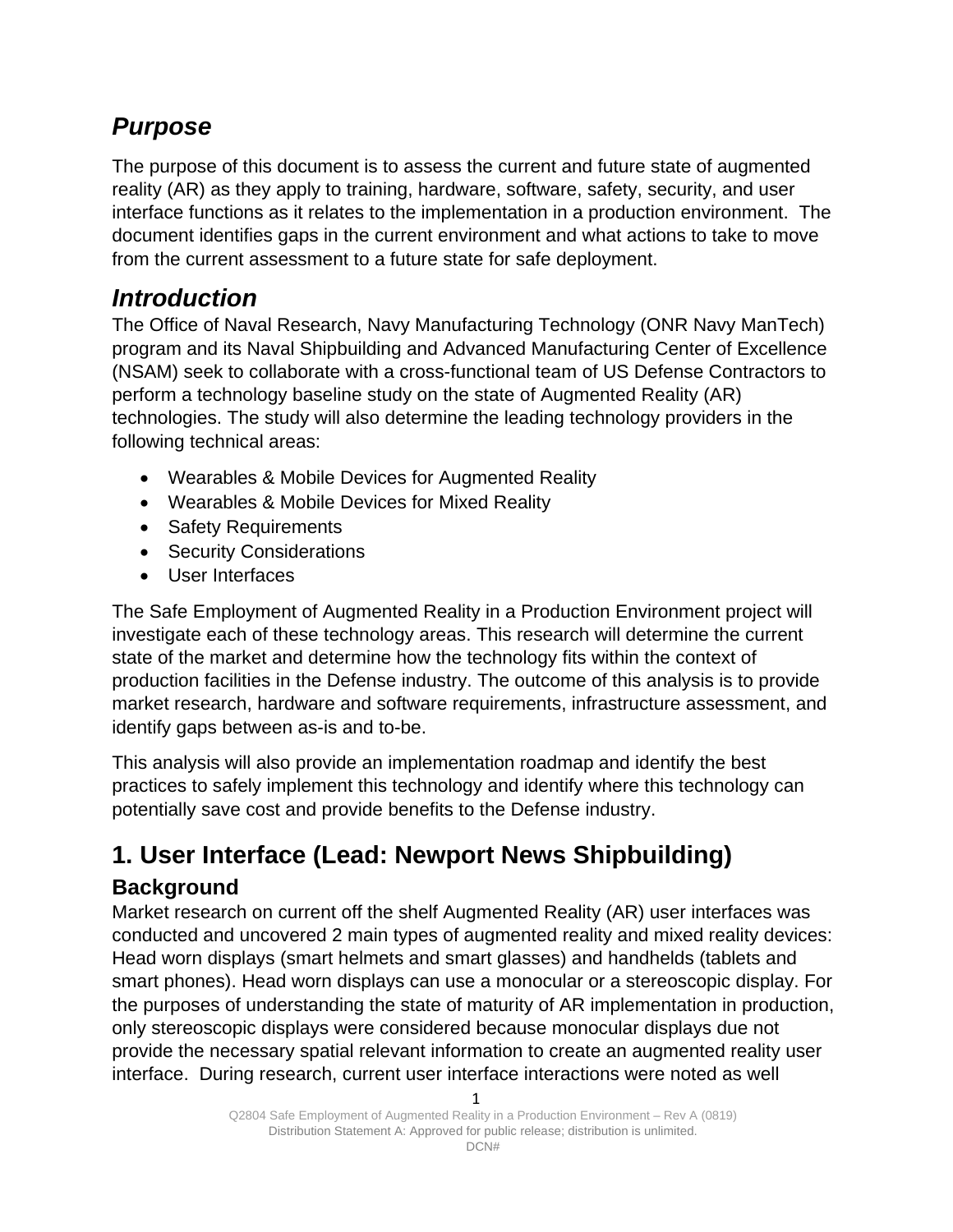including: a physical controller, eye or head tracking, gestures, and speech. The ability for the user to input information in a variety of ways is ideal when looking at feasible devices for a shipyard environment. Specific system interaction outputs were also noted such as various Graphical User Interface (GUI) elements and audio feedback. Products were also assessed on their ability for shared experiences and user workload assessments.

After uncovering the state of the current market, an assessment was done on the maturity of industry partners and their utilization of these user interfaces. A summary of this can be seen under the section "Infrastructure Assessment." Industry partners are mainly implementing tablet based AR solutions following standards set forth for touch screen interactions. Research for viable use in production is focused on various aspects of head worn displays such as gestures, eye tracking, and shared experiences. A gap analysis was then performed to identify current shipyard/ aircraft production environment gaps and AR technology gaps that are present for the implementation of AR user interfaces in production.

### <span id="page-5-0"></span>**Infrastructure Assessment**

Each industry partner was asked to fill out the below maturity matrix to gain a better understanding of the state of AR User Interfaces within their organization. Definitions for each column within the matrix include:

- Researching: Researching user interface feasibility in production environment
- Prototyping: User interface element is being tested in simulated environment.
- Piloting: User interface element is out in control portions of productions.
- Implementing: User interface element is out in production.
- N/A: Not currently investigating or implementing this aspect of AR User Interfaces.

The industry partners were then asked, to the extent possible, to provide details around the types of user interfaces they are working with. The results of this are summarized under each category.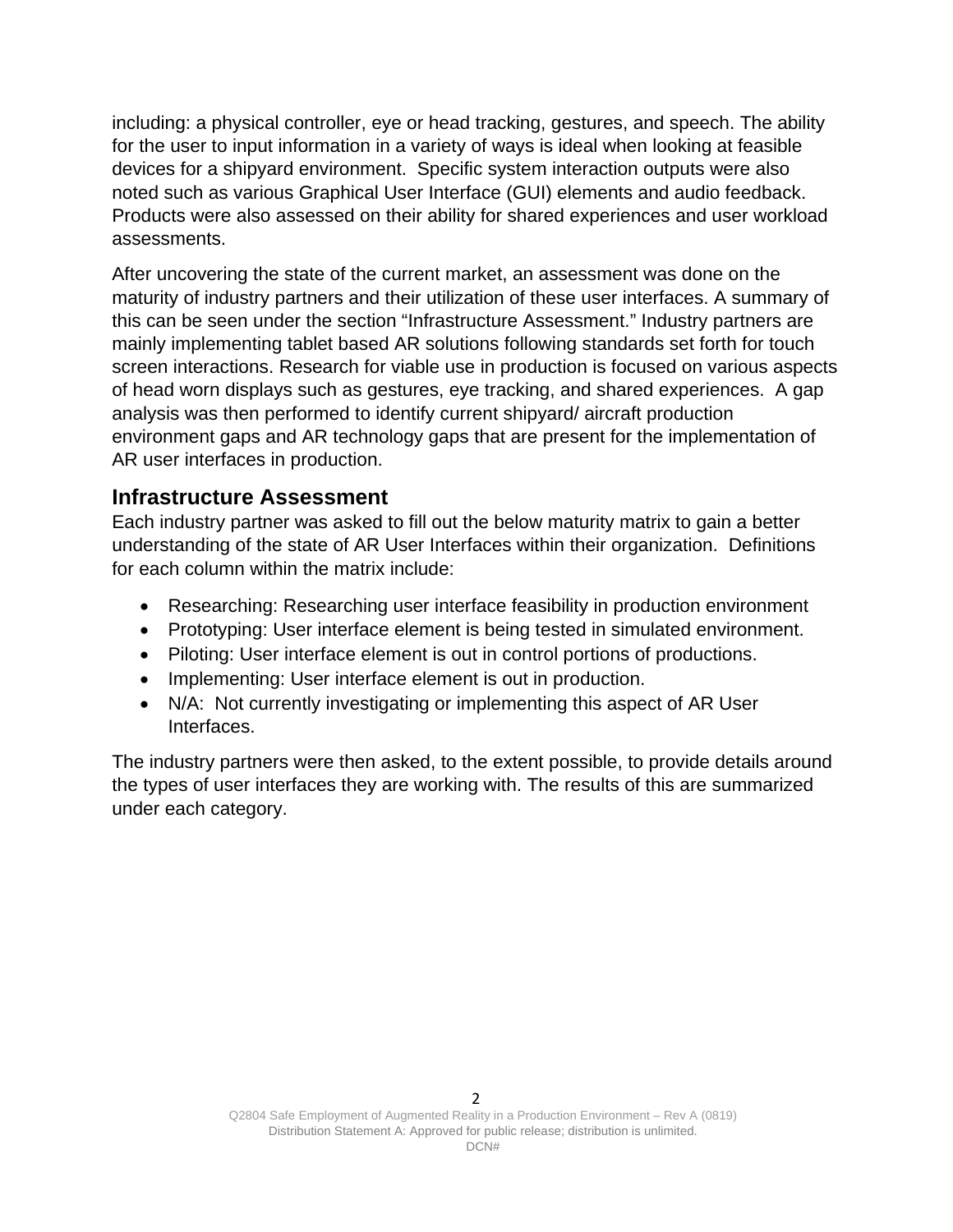|                                    | Researching | Prototyping | <b>Piloting</b> | Implementing          | N/A |
|------------------------------------|-------------|-------------|-----------------|-----------------------|-----|
| <b>Inputs</b>                      |             |             |                 |                       |     |
| Speech                             | B           |             | <b>NNS</b>      | B                     |     |
| Gesture                            | B           | <b>BIW</b>  | <b>NNS</b>      | B                     |     |
| <b>Head Tracking</b>               |             | <b>BIW</b>  | <b>NNS</b>      |                       |     |
| Eye Tracking                       | <b>NNS</b>  | <b>BIW</b>  |                 |                       |     |
| 6 DOF Controller                   |             | BIW, NNS    |                 |                       | B   |
| <b>Outputs</b>                     |             |             |                 |                       |     |
| Audio                              |             |             |                 | <b>BIW, NNS</b>       | B   |
| <b>GUI Element</b>                 | B           |             |                 | B, BIW,<br><b>NNS</b> |     |
| Haptic                             | BIW, NNS    |             |                 |                       | B   |
| <b>Shared Experience</b>           |             | <b>BIW</b>  | <b>NNS</b>      |                       | B   |
| <b>User Workload</b><br>Assessment | BIW, NNS    |             |                 |                       |     |

NNS: Newport News Shipbuilding BIW: Bath Iron Works Shipbuilding B: Boeing

### <span id="page-6-0"></span>**Inputs**

- Speech: Across industry partners surveyed, speech inputs are being implemented in AR devices in production. Speech inputs are limited to basic commands for User Interface (UI) control and audio capture for note taking. Errors have been found for this input method due to environmental noise and for users where English is a second language. Some industry partners track user feedback through surveys.
- Gestures: Industry partners are either prototyping applications that utilize gestures or implementing applications with gestures for basic commands. This is most often done with the Microsoft HoloLens 1. When implementing applications utilizing gesture commands, basic training is given. Users are also able to use speech or gestures during interaction. Research has shown that the amount of practice and training necessary is variable across users. User surveys during implementation has also shown that repeated errors resulting from gesture commands are annoying to some users.
- Eye Tracking: Some industry partners are currently testing the available eye tracking technology for viable use and while have not begun investigating this form of user input.
- ((6 Degree of Freedom) 6 DOF Controllers: Industry partners are testing 6 DOF controller technology for viable use in the shipyard. Testing has revealed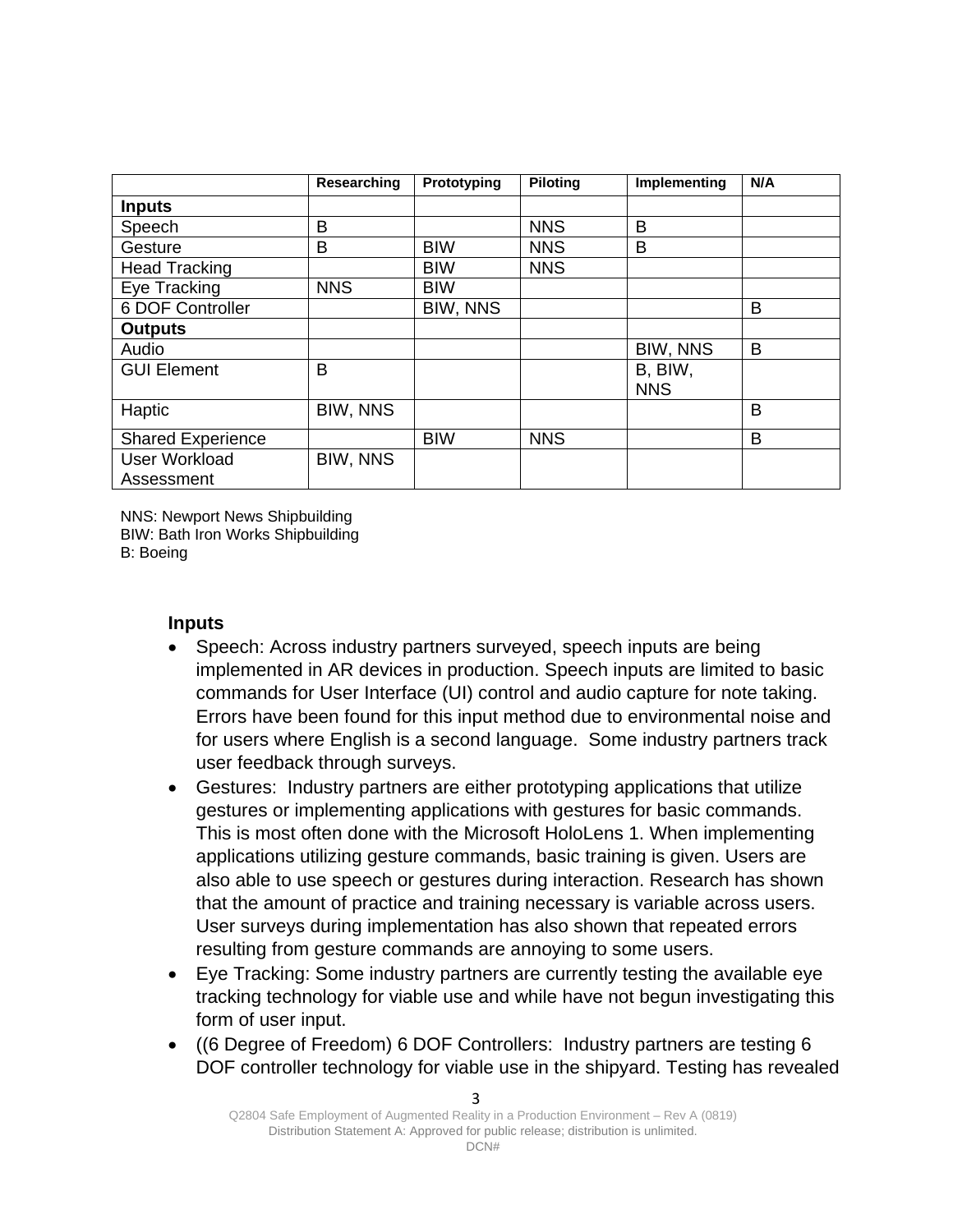some shipyard gaps in the implementation of this technology (seen under the gap analysis section) including internal security requirements around Bluetooth devices and conflicts between magnetic sensors and metal shipbuilding materials.

### <span id="page-7-0"></span>**Outputs**

- Audio outputs: Use of audio outputs varies across industry partners. Some partners are utilizing these for note taking and to provide information back to the user while other partners are not currently utilizing. Prototyping for voice outputs has shown that the quality of the voice (robotic vs. human like) influences user reactions. Users tend to dislike monotonous robotic voices.
- GUI Elements: Industry partners are implementing and prototyping different ways of displaying GUI elements to users. Control for placement of GUI objects such as menus is generally given to the user. Industry partner's use overlay methods for 3D models as well as pinning artifacts to the side to support the task. The amount of visual information is limited due to safety concerns that arise from occluding the user's field of view of the work space. Partners are exploring how to display other artifacts such as word documents and pop up text boxes that support the current task. Prototyping efforts are also ongoing for the display of hazards in the environment while utilizing Inertial Measurement Unit (IMU) driven scripts. Given the lack of standards for 3D interfaces in industry, research efforts in this area are ongoing and continually evolving.

### <span id="page-7-1"></span>**Shared Experiences**

Audio outputs: Use of audio outputs varies across industry partners. Some partners are utilizing these for note taking and to provide information back to the user while other partners are not currently utilizing. Prototyping for voice outputs has shown that the quality of the voice (robotic vs. human like) influences user reactions. Users tend to dislike monotonous robotic voices.

#### <span id="page-7-2"></span>**Workload Assessments**

Industry partners are currently researching how to better understand user workload and methods for assessing this such as interactive work orders. While user workload is not currently being assessed in implementation, some partners have safety regulations surrounding the duration of use to address potential fatigue.

### <span id="page-7-3"></span>**Touch Screen Interface**

Touch screen interfaces are being implementing and prototyped by industry partners. Implemented AR applications utilize standards for swiping and touching for controls and input. This includes the manipulation of 3D models and other virtual objects using textured meshes within AR scenes for task execution.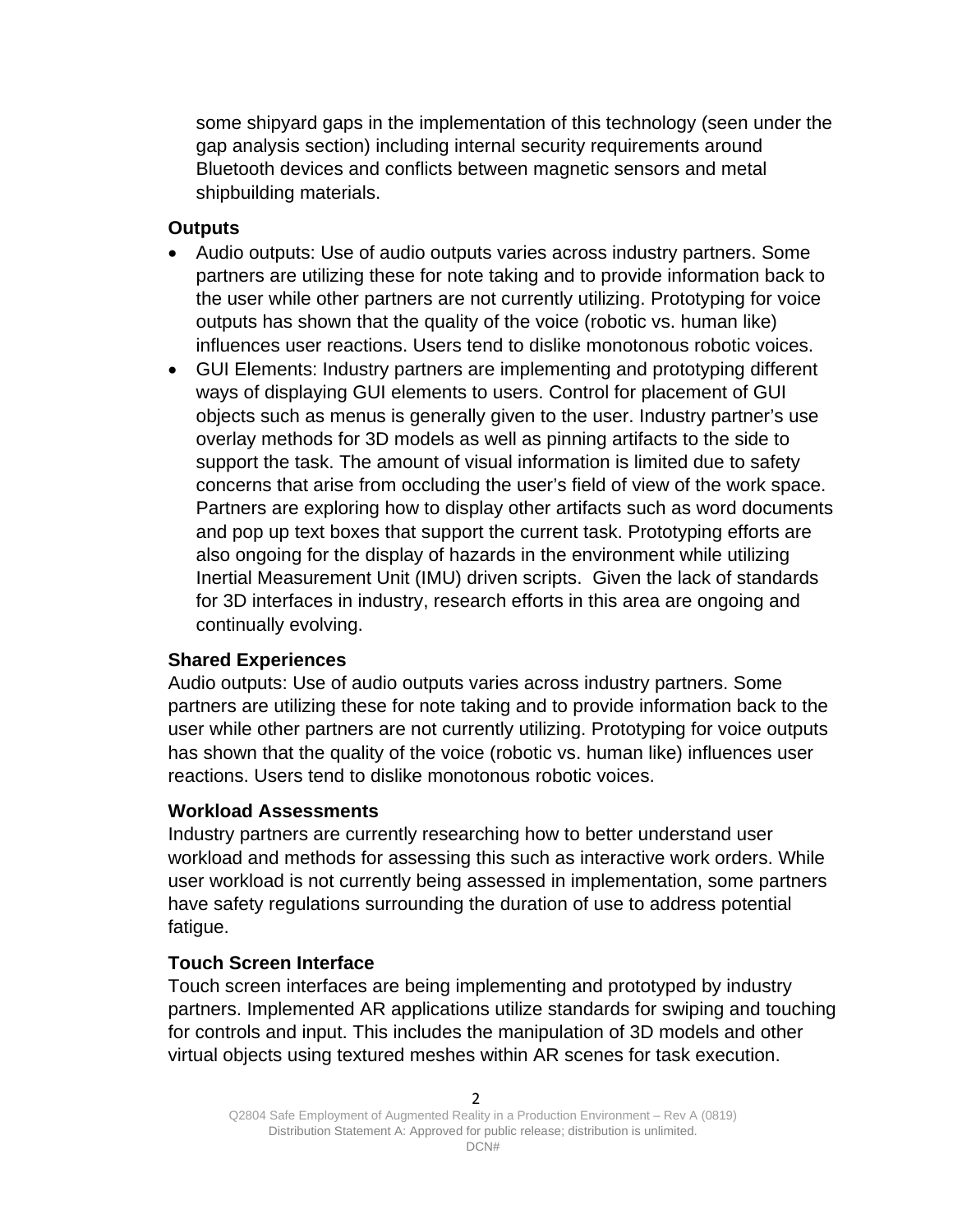### <span id="page-8-0"></span>**Testing Techniques**

Testing for AR User Interfaces has been limited to qualitative usability testing. This includes questionnaires, observations, and surveys. Some form of quantitative testing occurs with numeric scales, however given the state of AR implementation and piloting, there are not enough participants to perform proper quantitative usability testing.

## <span id="page-8-2"></span><span id="page-8-1"></span>**Gap Analysis**

### **Speech Inputs**

### *AR Technology Gaps*

- Industry partners have notated two AR gaps when utilizing speech inputs for AR interfaces. The first gap in AR technology is the degree of accuracy of input. The technology makes errors in interpreting differing inputs as a result of between and within user variants. For example, a particular issue noted were errors occurring when the user's second language was English. The technology also has difficulty discriminating user input from ambient noise which is particularly problematic in loud shipbuilding or airplane construction environments.
- Currently all speech input commands must be preprogrammed and then the user must be trained on acceptable inputs. This can lead to memorability and usability issues particularly for novice and intermittent users placing a heavy cognitive burden on the user. Preprogrammed inputs lack discoverability and violate recognition over recall design principles. AR technology is currently unable to overcome these usability concerns (termed out of grammar inputs) because the devices lack the processing power needed to implement the necessary machine learning.

### *Shipyard Gaps*

- When using speech inputs for AR applications, security considerations need to be in place such that sensitive information is not overheard by those without a need to know.
- Shipyard production occurs in an often noisy environment. This ambient noise can lead to false alarms on behalf of the application or an inability for the application to understand the user. Difficulty discriminating ambient noise is a problem also seen in aircraft production environments.

### <span id="page-8-3"></span>**Gesture Inputs**

*AR Technology Gaps*

• Currently developed gestures libraries face the same issues as preprogrammed speech inputs with training and memorability issues.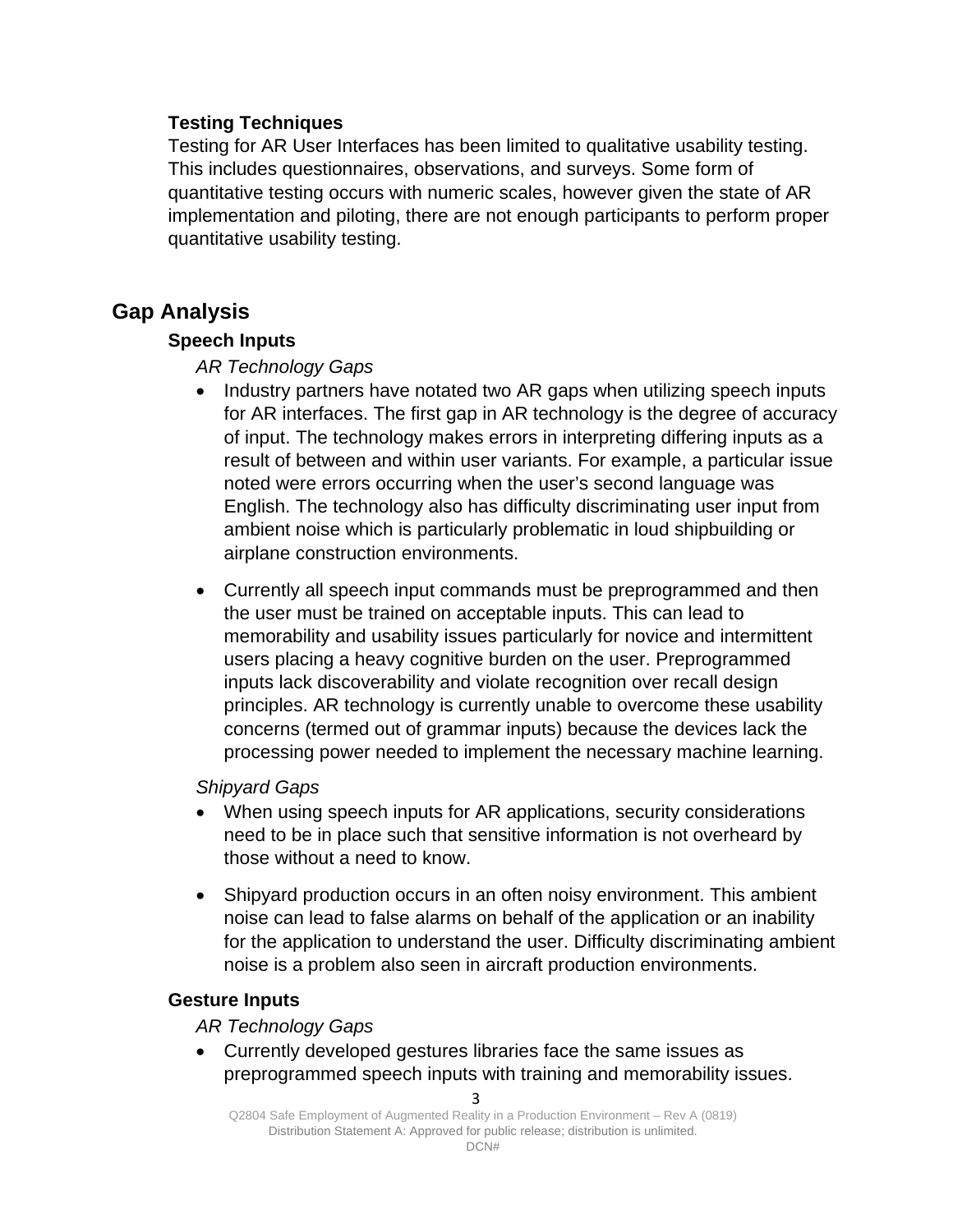While good design standards are in place for developing a gesture based system, not all preprogrammed gesture libraries follow these standards. For example, HoloLens 1 falls back on 2D metaphors such as the point and click to resemble a mouse. Good design recommendations state that 2D interface metaphors should be avoided. Currently, no industry partners voiced working towards developing a novel gesture library and applications are limited to off the shelf gesture libraries.

• Motion capture technology lacks the ability to capture extremely finite hand movements in turn placing a heavier burden on the user for accuracy with less tolerance for deviation.

#### *Shipyard Gaps*

- Ship yard work can occur in tight cramped spaces limiting a user's ability to interact with the AR application using gestures. The hardware requires the user's hands to be visible by the device which may not be possible in all environments.
- Ship yard use cases such as equipment maintenance or installation require the worker to remain hands free. A craftsman cannot utilize a necessary tool and perform a hand gesture at the same time.

#### <span id="page-9-0"></span>**6 DOF Controllers**

*AR Technology Gaps*

- Due to metal materials inherent in shipyard production, 6 DOF controllers that utilize magnetic sensors like the Magic Leap One, are not able to be used in a production environment.
- Ship yard use cases such as equipment maintenance or installation require the worker to remain hands free. A craftsman cannot utilize a necessary tool and a controller at the same time.

*Shipyard Gaps*

• Internal security requirements for some production environments restrict the use of these devices if Bluetooth is utilized.

### <span id="page-9-1"></span>**Audio Outputs**

*AR Technology Gaps*

• The AR industry currently lacks standards regarding different aspects for the quality of the voice. Research should also be done on the use of auditory alarms in AR applications such as when they are task or use case appropriate.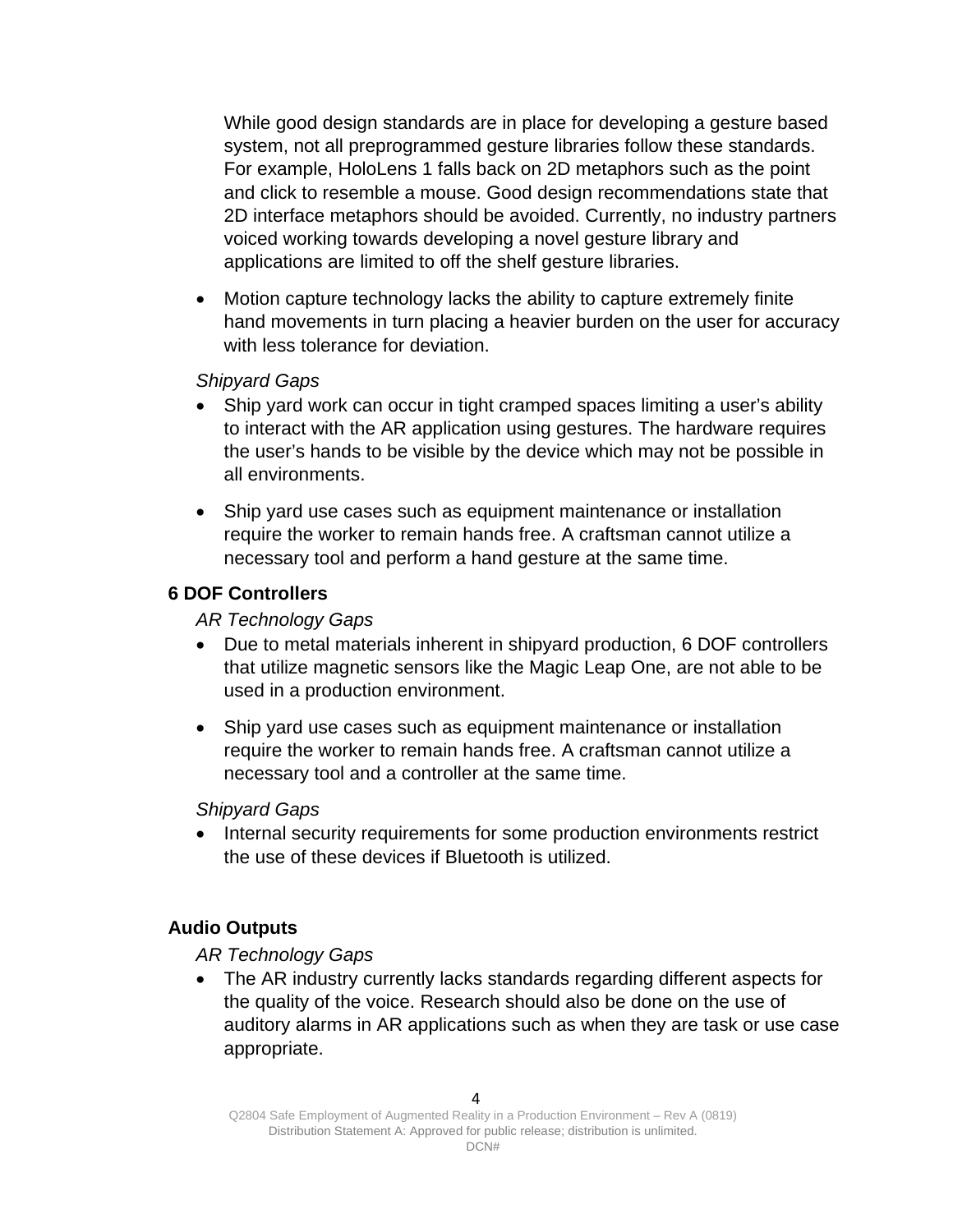### *Shipyard Gaps*

• Safety equipment requirements such as hearing protection limit the use of auditory outputs in noisy production environments.

### <span id="page-10-0"></span>**GUI Element**

### *AR Technology Gaps*

- While this information is well documented for 2D interfaces, the AR industry lacks a set of comprehensive standards for how to display UI elements and design all interactions. Specifically for shipbuilding, use cases often involve text heavy manuals, procedures, and data. The industry lacks research backed best practices for displaying this type of information. Industry partners are continually researching and testing how to best do this in practice.
- Current 3D GUI element designs have yet to move away from 2D UI metaphors. For example, scroll bars, canvases to display 2D UI, etc. are still widely used in 3D UI design. The industry has not found an inventive and intuitive method for users to interact in a 3D AR environment.
- Depth of field effects for gaze are currently rudimentary and in the proof of concept phase for AR technology. The result for the user interface is a jumpy visual and object display experience.

### *Shipyard Gaps*

- Connectivity for large models: In ship production environments, as the ship becomes larger and larger, the metal material attenuates the WIFI signal in inner ship compartments. In some of the outer areas of the hull, Long Term Evolution (LTE) is available to an extent. However, 5 GHz signals cannot effectively penetrate the hull wirelessly. Therefore, connectivity will continue to pose a problem for downloading 3D models in certain areas of the production environment. The recommended work around for industry partners is to download models to the device while in areas with WIFI signal however, this requires sufficient storage on the device. Connectivity will not be an issue in many areas of the shipyard given WIFI enhancement projects going on that should provide adequate access points to account for the number of users.
- Efforts to provide wireless communications in the inner ship compartments are ongoing, but to date, there are no standard solutions
- Sensitivity of models: There is currently no environment that can handle NNPI sensitive data and go to the cloud. Therefore, applications utilizing sensitive models will have to remain on an internal secure network without cloud architecture.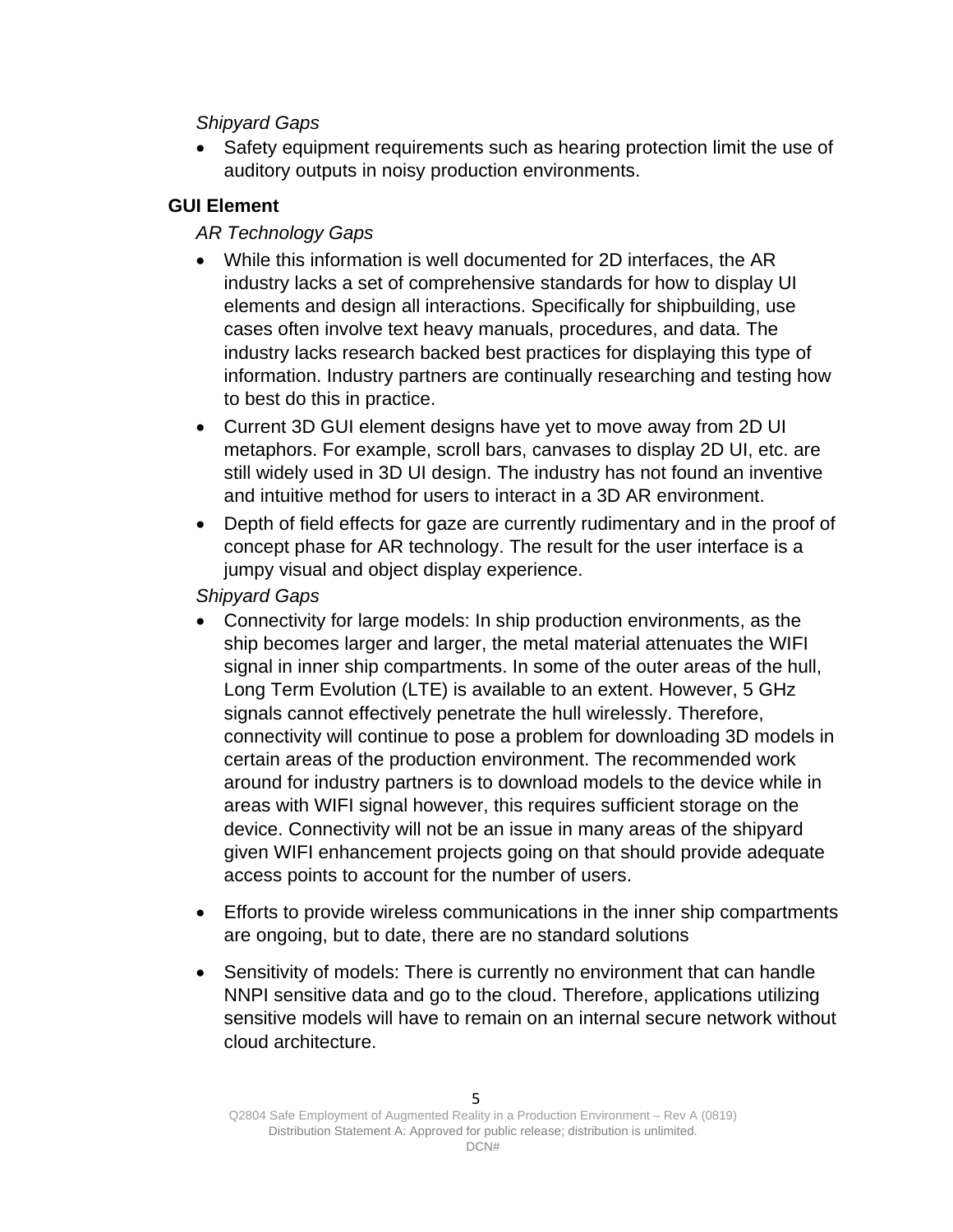### <span id="page-11-0"></span>**Shared Experiences**

*AR Technology Gaps*

- The remote expert use case for true telepresence in shipbuilding requires the display of the avatar on the interface which is not currently available in present technology.
- Similar to the lack of standards notated under the GUI section there also exists a lack of standards for how to display model manipulations done by remote users.
- Shared world anchors currently have set up usability issues, lack accuracy, and depending on size of shared content a 5G network can be necessary (currently non-existent). Specific connectivity issues can be seen under GUI Shipyard Gaps. Inaccurate shared world anchors leads to an inaccurate shared experience. Remote users may annotate or interact on the screen or the 3D model for the onsite user, however the onsite user would not see this annotation accurately in 3D space. This could lead to performance decrements and errors. The remote user would also see a UI where annotations are inaccurately located in 3D space.

*Shipyard Gaps*

- Connectivity as discussed under the GUI section, is another gap seen for implementing a remote expert use case in the Hull of the ship. Without connectivity, remote devices cannot connect.
- Security issues exist when using video feed and cameras particularly when this information is being transported to a remote user. Considerations need to be taken on how to control this information, need to know, and clearances.

### <span id="page-11-1"></span>**User Workload Assessment**

*AR Technology Gaps*

- Built in eye tracking software in current off the shelf technology has issues with accuracy. This software captures XY coordinates for where the eyes are looking but no other metrics such as pupil diameter that are necessary for diagnostic eye tracking.
- To truly understand the user's cognitive state, convergent biometric measures are not currently implemented in off the shelf products without extra hardware.

*Shipyard Gaps*

• Shipyard requires Personal Protection Equipment (PPE) including safety glasses with Head Worn Displays (HWD). Eye tracking accuracy can be interfered with depending upon the reflection of the safety glass material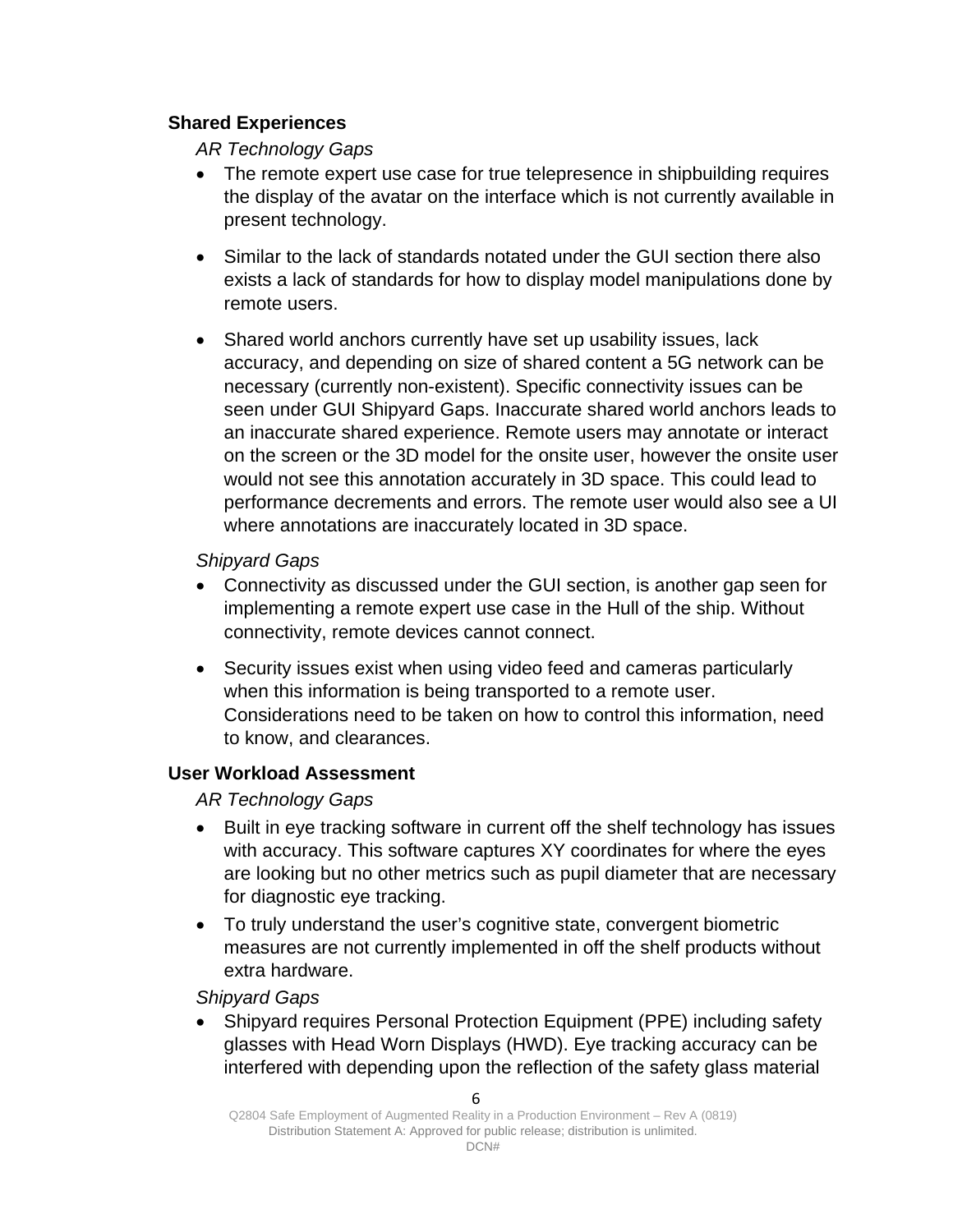as well as any dirt or scratches present. Poor eye tracking accuracy can lead to user frustration while attempting to interact with the application.

• Eye tracking software that is capable of being used with tablets, phones, or non- head worn displays is called remote or mounted eye tracking software. Shipyard work requires movement by the craftsman while this type of software is only suitable for stationary seated tasks.

### <span id="page-12-0"></span>**Tablets**

### *AR Technology Gaps*

- Tablet based AR applications such as those using information overlay for part maintenance require the user to hold the device steady in one position which can lead to muscle fatigue and strain. This also limits the ability for the worker to view task relevant information while working. NNS has explored different mounts to overcome these safety considerations however, these mounts create additional unacceptable usability concerns particularly for target based applications.
- Ship yard use cases such as equipment maintenance or installation require the worker to remain hands free. A craftsman cannot utilize a necessary tool and a controller at the same time.

### *Shipyard Gaps*

• Other than connectivity issues notated above no other gaps were found. After an infrastructure assessment tablet based AR applications appear to be the most widely implemented solution.

## <span id="page-12-1"></span>**Conclusion**

The analysis identified several technology gaps. The industry lacks a set of standards for both the display of information in a 3D user interface as well as interactions between the user and the device. Several research opportunities exist to further understand the best placement for virtual objects, menus, etc. Research opportunities also exist for understanding which input methods are best for specific shipyard use cases with eye tracking in particular being in its infancy.

# <span id="page-12-2"></span>**2. Safety Requirements (Lead: Boeing)**

# <span id="page-12-3"></span>**Background**

Infrastructure to ensure safe deployment of AR in manufacturing is paramount. Our summarized results reflect current pilot and production states which are evolving into a cohesive safety strategy. A safety strategy addresses "safety" built into software, hardware and processes to preserve the health and well-being of the end users.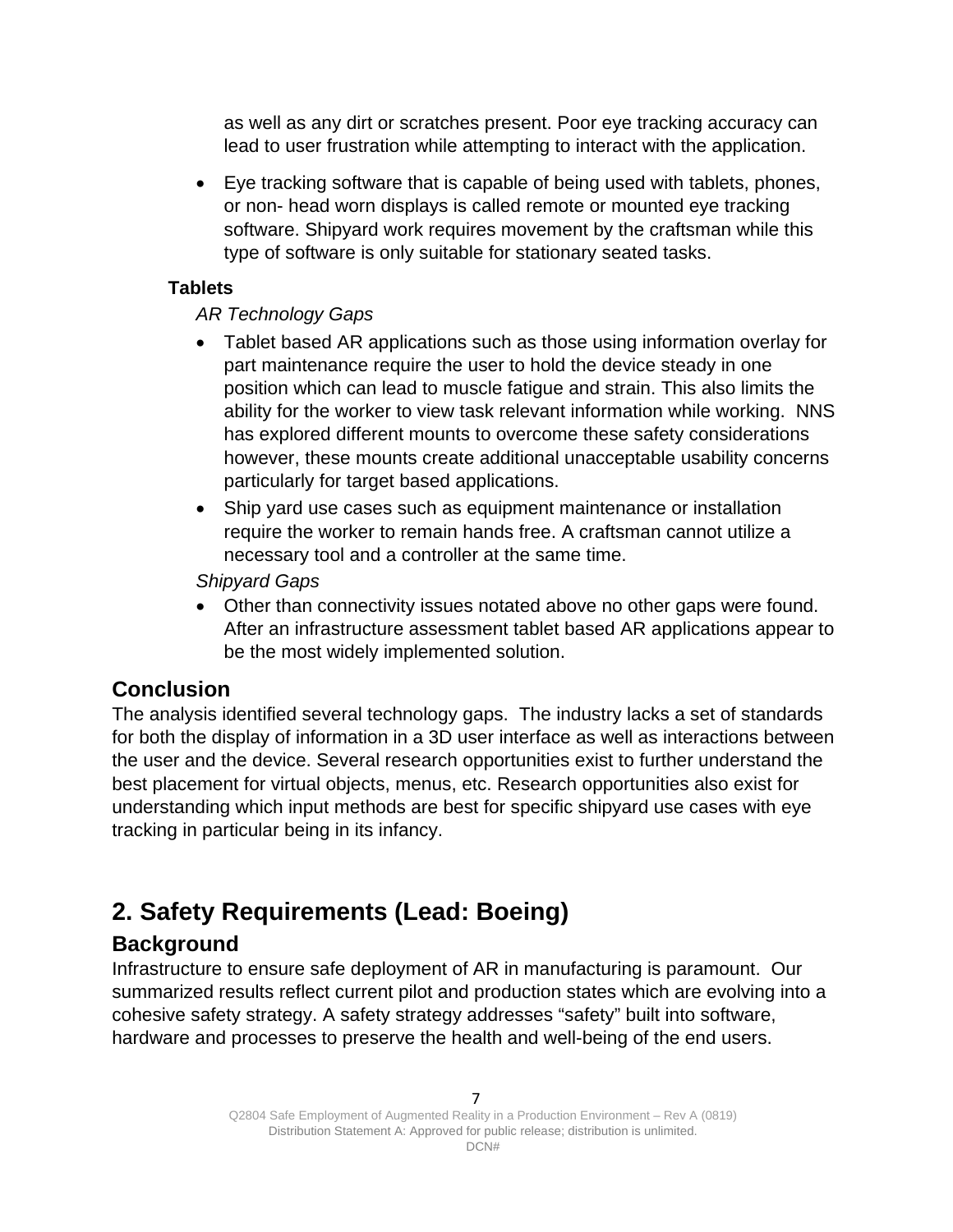Since augmented reality is a relatively new field, we are continually assessing feedback from users to improve the experience and maintain an environment free of injury. In parallel, technical improvements are continually made to the software to enhance the delivery of the experience and at the same time mitigate potential hazards in the work space.

In our technology document, we reviewed different functional categories in augmented reality across two industries – Aerospace Manufacturing and Shipbuilding. Through a series of tailored questions crafted in collaboration with ergonomic and human factor specialists, we captured safety gaps in augmented reality in four specific areas:

|                                              | Researching | Prototyping | <b>Piloting</b> | Implementing | N/A        |
|----------------------------------------------|-------------|-------------|-----------------|--------------|------------|
| <b>Inputs</b>                                |             |             |                 |              |            |
| Safety professional role                     |             |             |                 | NNS, B       |            |
| Safety training on device                    | B           |             |                 | <b>NNS</b>   |            |
| Safety procedures / business<br>instructions |             |             |                 | NNS, B       |            |
| Safety survey collected on<br>job            |             |             |                 | B            | <b>NNS</b> |
| Safety components built in<br>software       | <b>NNS</b>  | B           |                 |              |            |
| Safety built in hardware<br>device           | <b>NNS</b>  | B           |                 |              |            |
| <b>Outputs</b>                               |             |             |                 |              |            |
| Safety metrics collected                     | NNS, B      |             |                 | <b>NNS</b>   |            |
| Safety courses online                        | B           |             |                 |              | <b>NNS</b> |
| Safety                                       |             |             | B               | <b>NNS</b>   |            |
| <b>Head movements</b>                        | NNS, B      |             |                 |              |            |
| <b>Shared Experiences</b>                    | <b>NNS</b>  |             | B               |              |            |
| <b>User Workload Assessment</b>              | B           |             |                 |              | <b>NNS</b> |

hardware, software, safety training and safety materials. Each category was used to assess the level of safety maturity in augmented reality. The enclosed matrix is a snap shot in time, of the progress made by NSS and Boeing. It was compiled from the technology document responses.

The "Gap document" takes the assessment level by category and suggests opportunities to consider for migrating to "future state" of deployment.

Compiled assessment by Category: Hardware, Software, Training and Safety materials (from technology document)

Researching: Evaluating options Prototyping: Testing functionality in simulated production environment Piloting: Selective implementation under controlled conditions Implementing: Production utilization

NNS: Newport News Shipbuilding B: Boeing

8

Q2804 Safe Employment of Augmented Reality in a Production Environment – Rev A (0819) Distribution Statement A: Approved for public release; distribution is unlimited.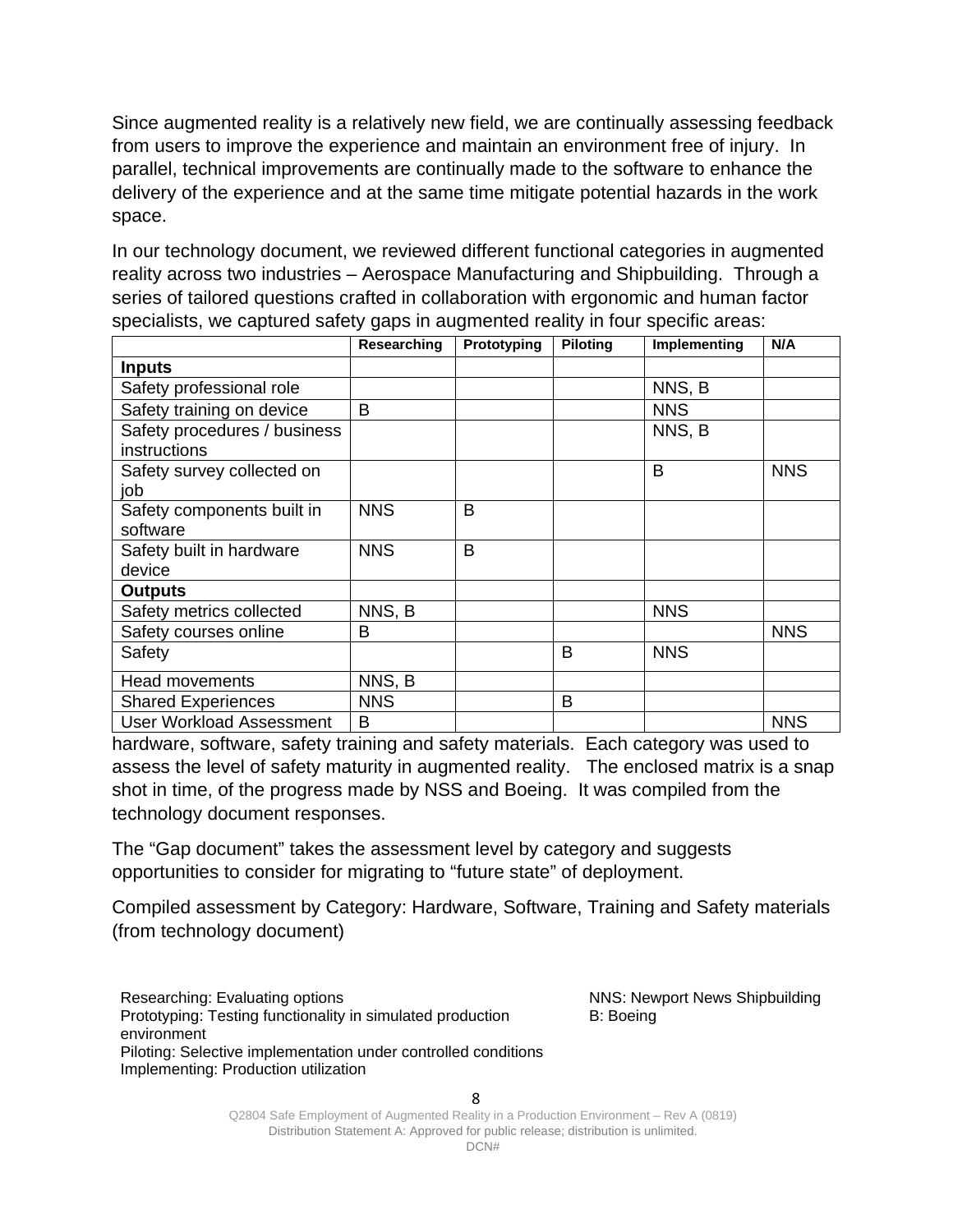# <span id="page-14-0"></span>**Hardware Technology Gaps**

Safety built in hardware device to close the gap:

- Large field of view for better situational awareness.
- Wide, unobstructed peripheral vision to come with each new piece of hardware as it evolves and matures.
- Head rests that are comfortable and adjustable for all size individuals.
- Clips and secured devices on head worn displays are replaceable and can be adjusted by user.
- User's range of motion is not restricted.
- Sensors to monitor the user's range of motion and collect data on human motion and eye detection/tracking.
- Upgraded sensors and optics to leverage software capability of data collection.

# <span id="page-14-1"></span>**Software Technology Gaps**

Safety built in hardware device to close the gap:

- Features that shut off/lock/blank the device display if the user is idle for a predetermined about of time.
- Rest break prompts in user interface to warn user when device use has exceeded acceptable time parameters based on guidelines.
- Biometric feedback for safety and risk assessment with use of AR devices.
- Use of eye tracking software for interacting with the system reducing gesturing.
- Menus that have preselected defaults, minimizing menu actions.
- UI designs that promote minimal movement by the user to interact with menus.
- Alerts for identification of hazards in field of view such as protruding objects and uneven platforms, greater peripheral vision with device on head.
- Real time notifications of reach and posture hazards that exceed a normal status.
- Effective voice and gesture recognition for users of different backgrounds and ethnicities, minimizing miscommunication.
- Effective noise cancelation, optimized for manufacturing environments (riveting, drilling etc.)
- Data collection (sensors feedback) for reporting for process improvement.
- UI on a 3D display with good situational awareness for human.
- Display of hazards in the environment and warning indicators.
- Register employee movement out of field of view.

# <span id="page-14-2"></span>**User Safety Training Gaps**

Formal safety training by product line to close the gap: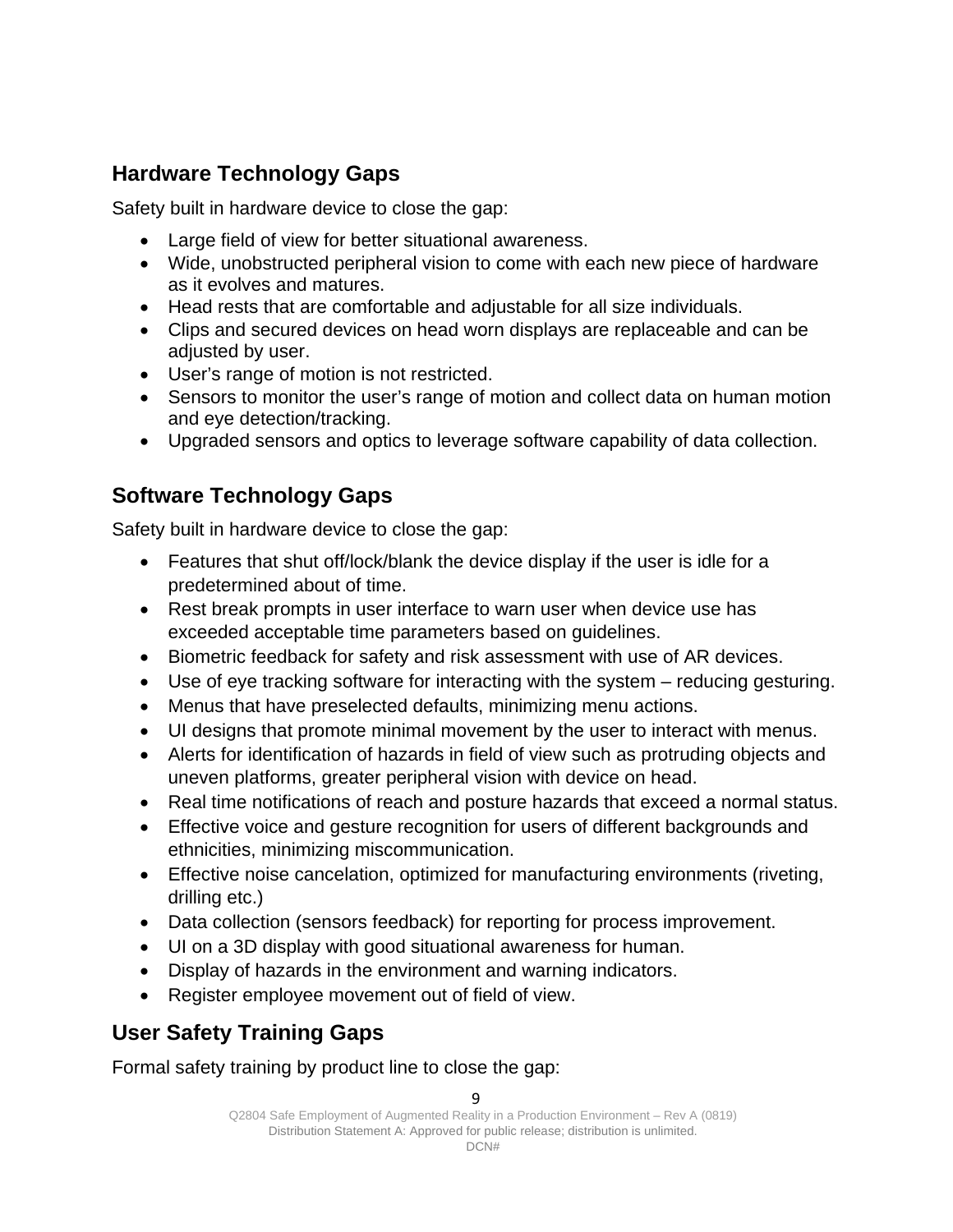- Tailored training for each product line highlighting safety hazards discussed in a hands-on session and documented training manual.
- Training developed for different levels of expertise using applications on head worn displays.
- Hands on discussion for internal and external impact of safety with the head worn displays to include inside visual work area safety precautionary measures.
- Discussion on benefits of AR use in work space and how to use the hardware to optimize data collection of drawings, notes and task execution in a safe working space. Importance of the end user ALWAYS being aware of where he/she is in their space and not preoccupied with visual screens.
- Test questions to work in the hands-on session to reinforce safety and by product line. This is to ensure sufficient competency level of understanding by the mechanics.
- Survey and follow-up questions every quarter for feedback by employees.
- Physical training environments for semi- closed space where obstruction may occur with headset on employee and fall hazards.

# <span id="page-15-0"></span>**Gaps in Safety Related Feedback Material**

Safety metrics should be standardized and feedback should be collected every quarter. Upon completion of training, surveys should be released for data collection and process improvements. One Boeing survey is weighted from 1-5 and also has a section for comments. They can be completed on-line or in-person with a human factors representative. Added questions reflect hardware and software gaps to address once the software and hardware components have been added.

- Survey questions that include training, hardware, software, and ergonomics.
- Safety questions on training received
	- o Written materials, class room hands-on discussion and videos provided
	- o Instructions on device use and handling of head worn display devices was given for use and storage
	- o Example questions:
		- "Do you understand how to properly use and secure positioning of the head worn display on the head and holding device so it is not dropped?"
		- "Are you proficient using the device in a safe manner?"
		- "I can easily see the rendered images in all areas of my work space" (Y/N)
		- $\blacksquare$  "I have no difficulty with voice commands" (Y/N)
		- "I have no difficulty with gesture commands" (Y/N)
		- **The device is safe and easy to use" (Y/N)**
- Survey questions on ergonomic impacts: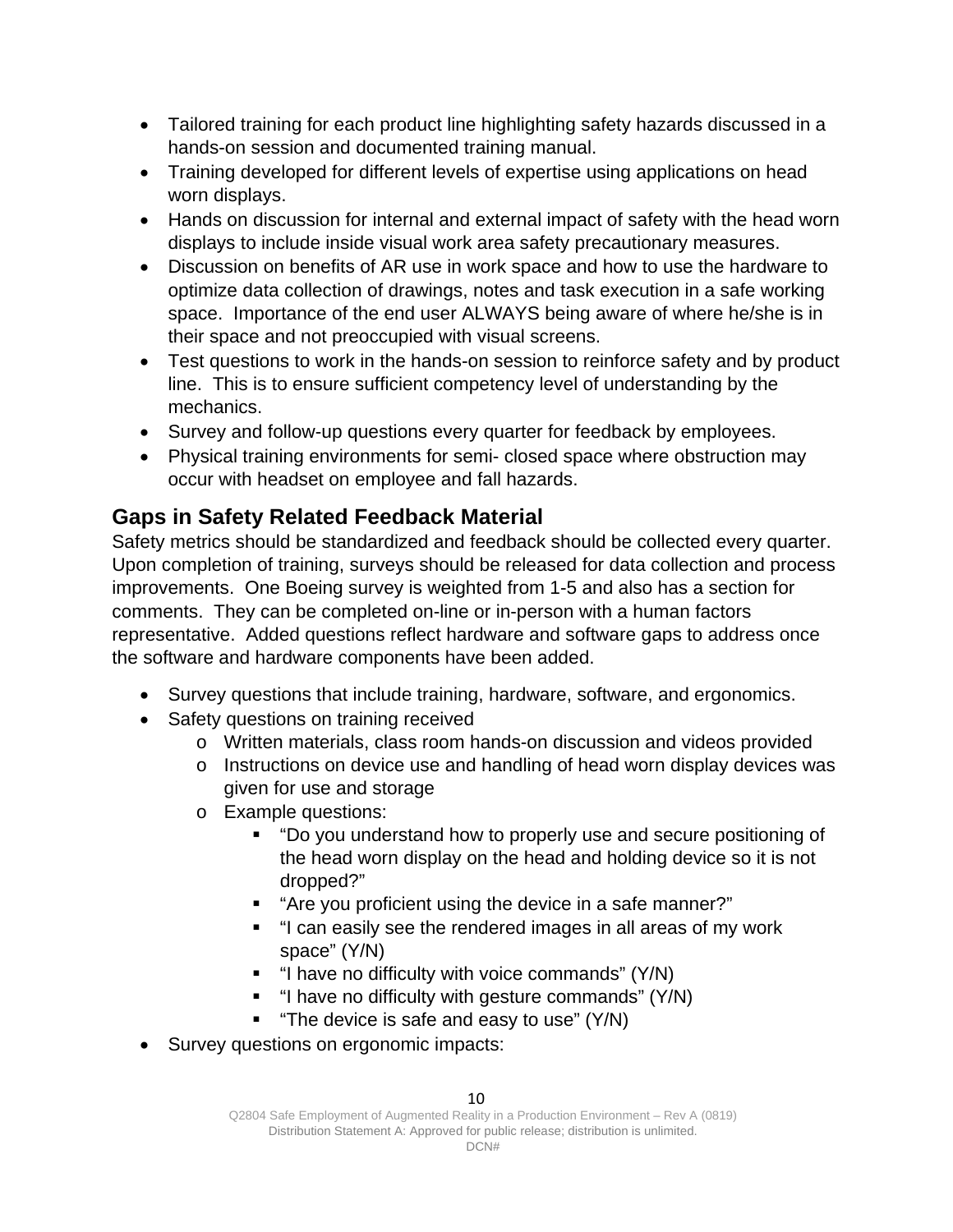- $\circ$  Users should note physical awareness after use of head worn AR devices, (side effects, discomfort etc.)
- o Example questions:
	- "Does your task require awkward positions?" (Y/N)
	- "When you use a head worn display, does your posture change?" (Y/N)

Surveys should be collected, reviewed and feedback distributed to appropriate committees and improvements made.

# <span id="page-16-0"></span>**Survey in Practice**

Below is a survey given to NNS, by Boeing, to perform an infrastructure assessment on the category of safety.

- 1. How do we ensure deployment and use is safe?
	- UI warnings to be aware of surroundings and check for hazards/tripping concerns
	- Usability testing and piloting to understand user interaction in the environment
	- All users of AR devices are required to wear PPE while on the job. Safety is monitored while testing and piloting for HWD using the Simulator Sickness Questionnaire and the Motion Sickness Susceptibility Questionnaire.
- 2. Do we use AR to make work safer/training?
	- NNS develops AR training applications, which are primarily used within the classroom, to improve knowledge retention and on the job performance. NNS has participated in joint efforts with NSRP to create applications with the goal of improving training of both skills and safety information. Applications teach the craftsman safety information as well as the necessary steps to take when equipment or the environment has been determined to be unsafe.
	- NNS uses AR applications to show the internals of various equipment and spaces to reduce rework. Compartment visualization is also used to increase the safety of craftsman through improved situation awareness.
- 3. Health diagnostic measures?
	- During usability testing for HMD's, NNS uses the Simulator Sickness Questionnaire (modified) and the Motion Sickness Susceptibility Questionnaire to assess for simulator sickness symptoms as a result of the application. The participant is also assessed for normal or corrected to normal vision.
		- o Higher scores for the SSQ have been found for participants who did not have normal vision but also did not have their glasses or contacts with them. These symptoms were generally eye strain and headache. In general these symptoms appear to dissipate after 15 minutes.
- 4. Usability testing

Q2804 Safe Employment of Augmented Reality in a Production Environment – Rev A (0819) Distribution Statement A: Approved for public release; distribution is unlimited.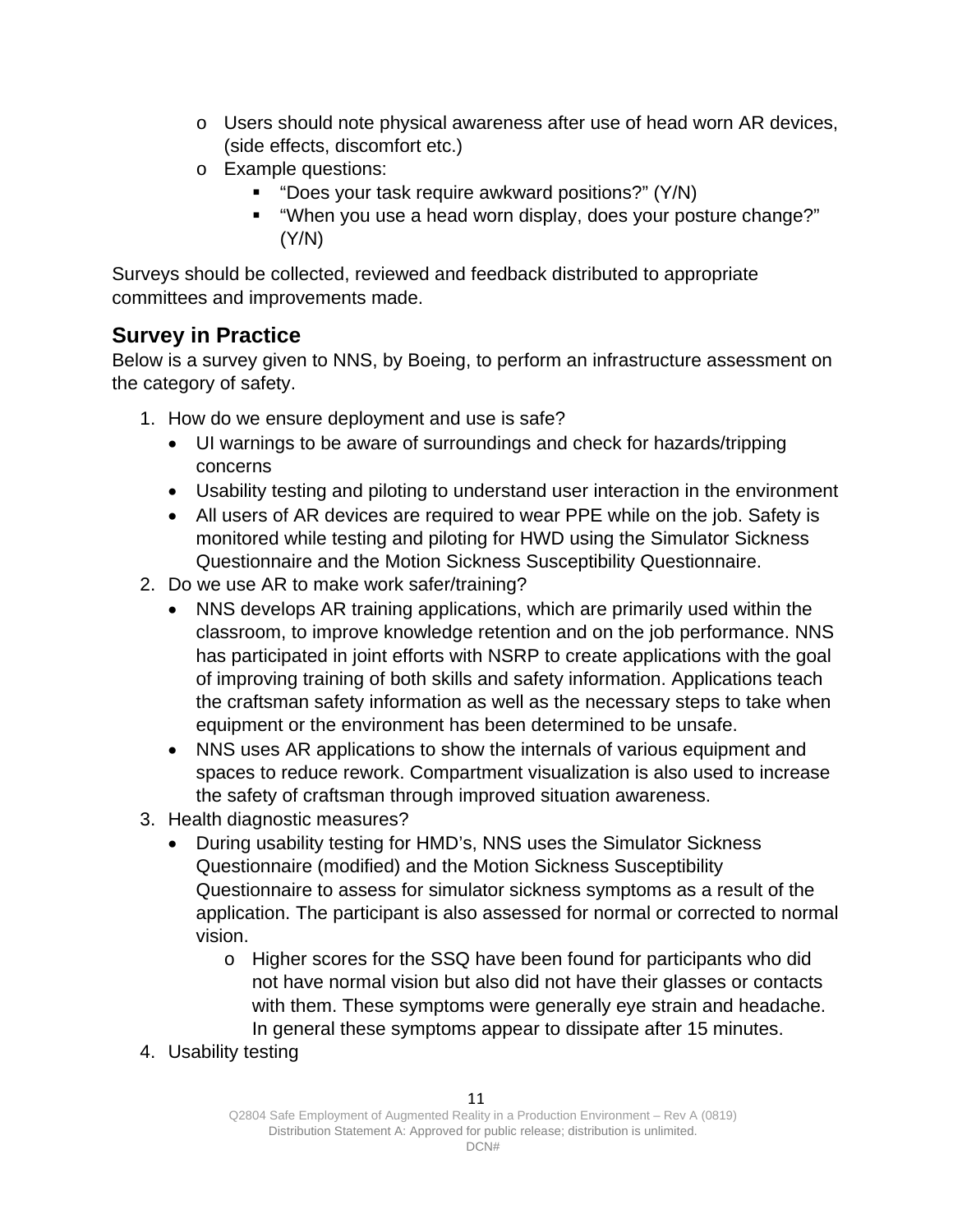- NNS includes safety related questions including user discomfort from the device and the users understanding of elements outside of their FOV.
	- o Design considerations for the placement of UI such that extraneous head movement is limited have been shown to reduce reported user discomfort including symptoms of neck strain and headache. The weight of handheld devices is also considered by NNS particularly when the application includes overlay information. The overlay of information requires the user to hold the device steady in one position which can lead to muscle fatigue and strain. NNS has explored different mounts to overcome these safety considerations however, these mounts create additional unacceptable usability concerns.
	- o Testing has shown that participants do not always explore their environment especially with novel technology. Safety related information should be placed with in the users FOV or UI elements should be utilized to guide the user to explore for safety relevant information.

### <span id="page-17-0"></span>**Summary of Gaps Discuss**

Identification of the safety "gaps' provides the opportunity to build into AR strategy the supports resources and funds to bridge the gap and move towards a future state of optimized safety.

Having a standard workflow process introduces consistency and standardization across product lines and business units. Standardized surveys are a part of the continuous feedback loop to gather data and identify the process improvements. Through the continuous process flow of user feedback, we can continually mature our safety lifecycle.

The suggested actions addressed in this document articulate the specific steps to take and products to build into the four categories to mature a safe state of execution for augmented reality end delivery devices.

# <span id="page-17-1"></span>**3. Shipbuilding Collaboration on Gap Analysis**

### <span id="page-17-2"></span>**Background**

The Wearable & Mobile Devices Augmented Reality (AR), Wearable & Mobile Devices Mixed Reality (MR), Security Consideration, and User Interface team was tasked to identify the differences between the "As-is" conditions (Infrastructure Assessment) and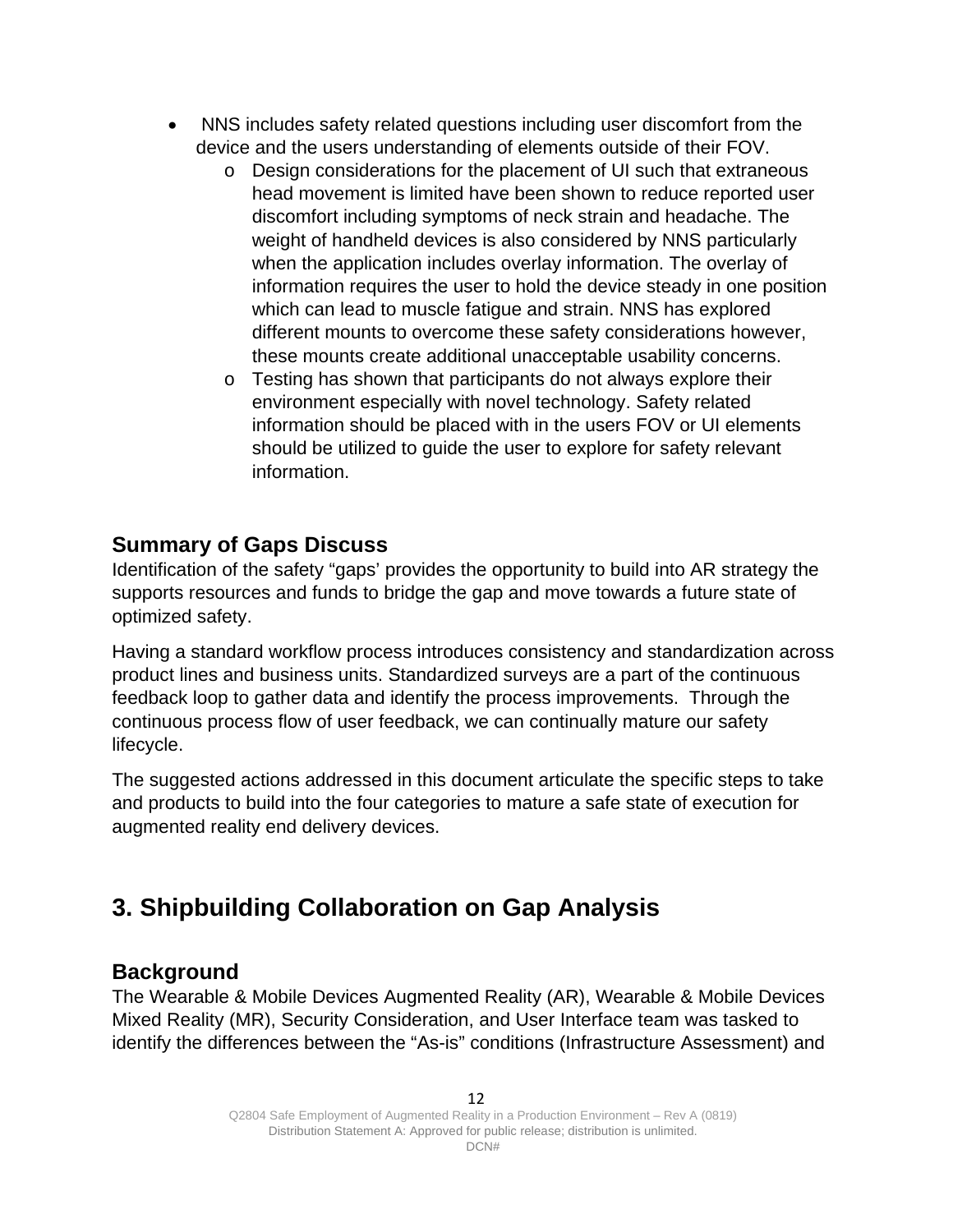"To-be" state (Market Research). The teams agreed to clarify the definition of the task to identify the gaps between the Desired State and current capabilities of:

- A. The state of the AR Market
- B. The state of readiness of shipyard infrastructures to enable AR technologies.

The Desired State is defined as broad and substantial use of AR technologies to improve the quality, efficiency and safety of naval ship construction.

The team consists of four private shipyards; Newport News Shipbuilding, Ingalls Shipbuilding, General Dynamics Electric Boat and General Dynamics Bath Iron Works.

<span id="page-18-5"></span><span id="page-18-0"></span>

## <span id="page-18-1"></span>**AR Gap Analysis Table Structure**

The attached Excel spreadsheet "AR Gap Analysis Table" is organized by layers of the Augmented Reality Technology Stack: User Interface, Applications, Software Development Kits, Development Environments, Device Operating System, Communications, Sensor Suite and Delivery Device. In the following sections the scope of the stack layers is defined and a summary description of technology gaps and industry infrastructure gaps from the table are summarized.

### <span id="page-18-3"></span><span id="page-18-2"></span>**User Interface**

### **Layer Definition**

The interface layer is the set of functions on the AR devices that address the means by which the user engages and controls an Augmented Reality session. Primary functions under consideration at the User Interface layer are device registration and localization initiation, augmentation initiation and control, reality capture and navigation, and application interaction (data input, output and transformation). The modes of user interaction and application utilization can be substantially different depending on the form factor of the AR Device, primarily handhelds (tablets or phones) or head mounted displays (headsets or glasses). All modes of user interaction need to be considered including hand gestures, screen swiping, voice commands and potentially eye tracking.

### <span id="page-18-4"></span>**AR Technology Gap Summary**

In general, a lack of User Interface standards was identified as a gap for widespread use in shipbuilding (and other industries). It was noted that AR UI elements are still incorporating 2D interface metaphors such as the use of scroll bars. More specifically, AR technology gaps were identified in the areas of Navigation, Gestures and Commands, Display Lighting, Object Display and Data Display. See Attachment "AR Gap Analysis Table" for specific gaps identified.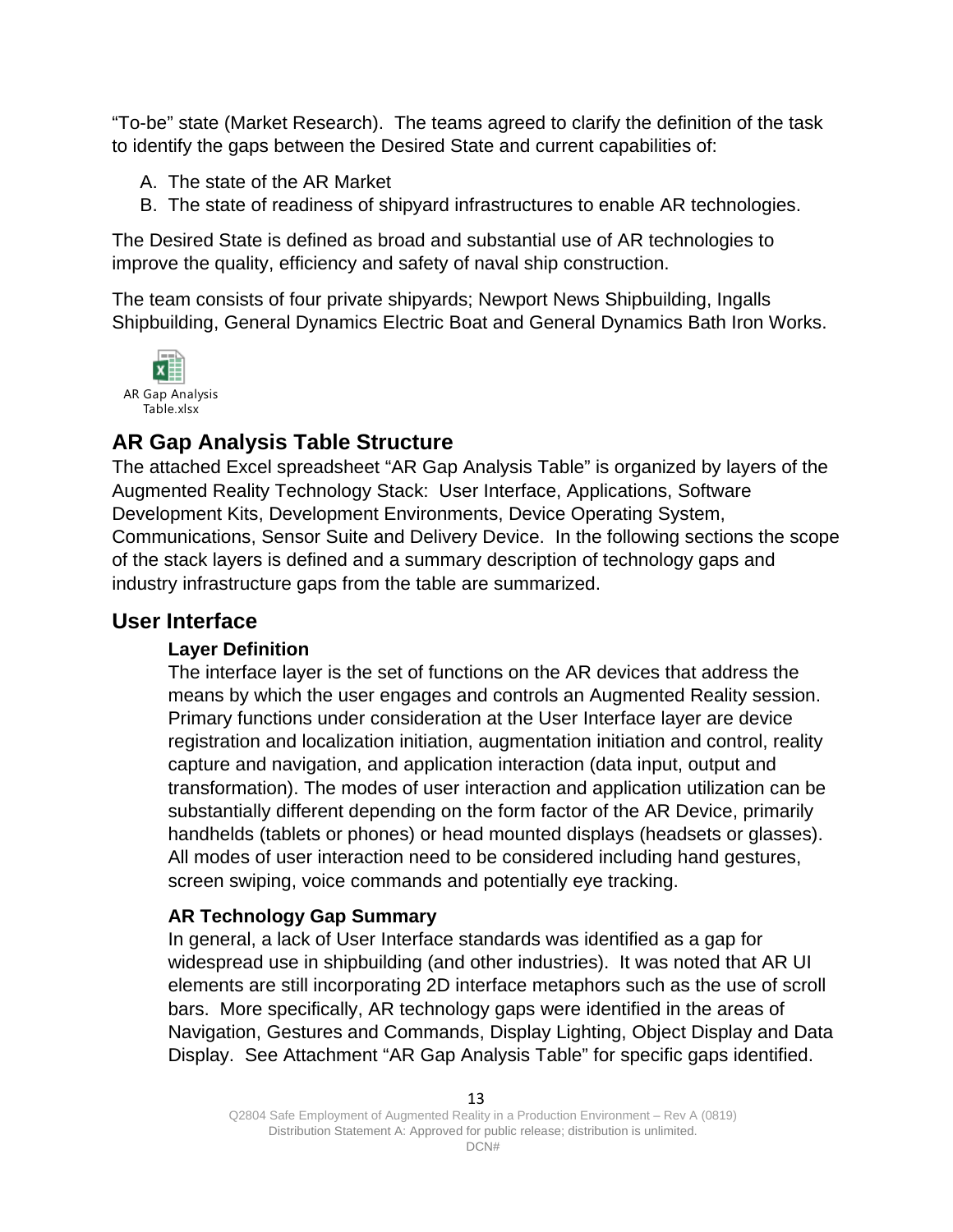### <span id="page-19-0"></span>**Industry Infrastructure Gap Summary**

No gaps were attributed to shipyard infrastructure for the User Interface layer. This layer of the AR technology stack is entirely the purview of the AR technology suppliers.

### <span id="page-19-2"></span><span id="page-19-1"></span>**Applications**

### **Layer Definition**

The Application layer is the focused software on the AR device that provides the functionality to input, display, transform and output data to accomplish specific use cases. Ideally, the application layer is populated by purchased, turnkey software that can be configured for specific uses. In these early days of AR adoption, however, we see a great deal of custom applications developed by end user organizations.

### <span id="page-19-3"></span>**AR Technology Gap Summary**

Two general gaps were identified in available AR technology for the Application layer. Firstly, it was noted that many AR applications are cloud-based and require a more robust security schema for use with Navy Technical Data, NOFORN data and classified data. Either more applications will have to capable of being hosted on premises or more secure "gov" clouds will have to be utilized. The second general gap is most applicable to Remote Expert type Use Cases where it was noted that shared world anchoring functionality is still not accurate or reliable. Additional, specific gaps in available the AR Application layer were noted with Work Order Authoring applications and Remote Expert applications with Shared World Anchoring, Distributed Holograms and Remote Telepresence functionality. See Attachment "AR Gap Analysis Table" for specific gaps identified.

### <span id="page-19-4"></span>**Industry Infrastructure Gap Summary**

One of the general gaps in AR Technology, cloud based application security, was also noted in shipyard infrastructure capabilities as a shared responsibility. As in the above, additional, specific gaps in the shipyard's Application layer were noted with Work Order Authoring applications and Remote Expert applications with Shared World Anchoring, Distributed Holograms and Remote Telepresence functionality. Some of the recurring challenges that were identified include gaps in the fidelity and completeness of legacy program product models, as well as limited wireless network connectivity in some of the shipyard facilities. See Attachment "AR Gap Analysis Table" for specific gaps identified.

### <span id="page-19-6"></span><span id="page-19-5"></span>**Software Development Kits**

### **Layer Definition**

The SDK layer is populated by both independent, third party and operating system unique tool sets that facilitate the performance of AR functions on

Q2804 Safe Employment of Augmented Reality in a Production Environment – Rev A (0819) Distribution Statement A: Approved for public release; distribution is unlimited.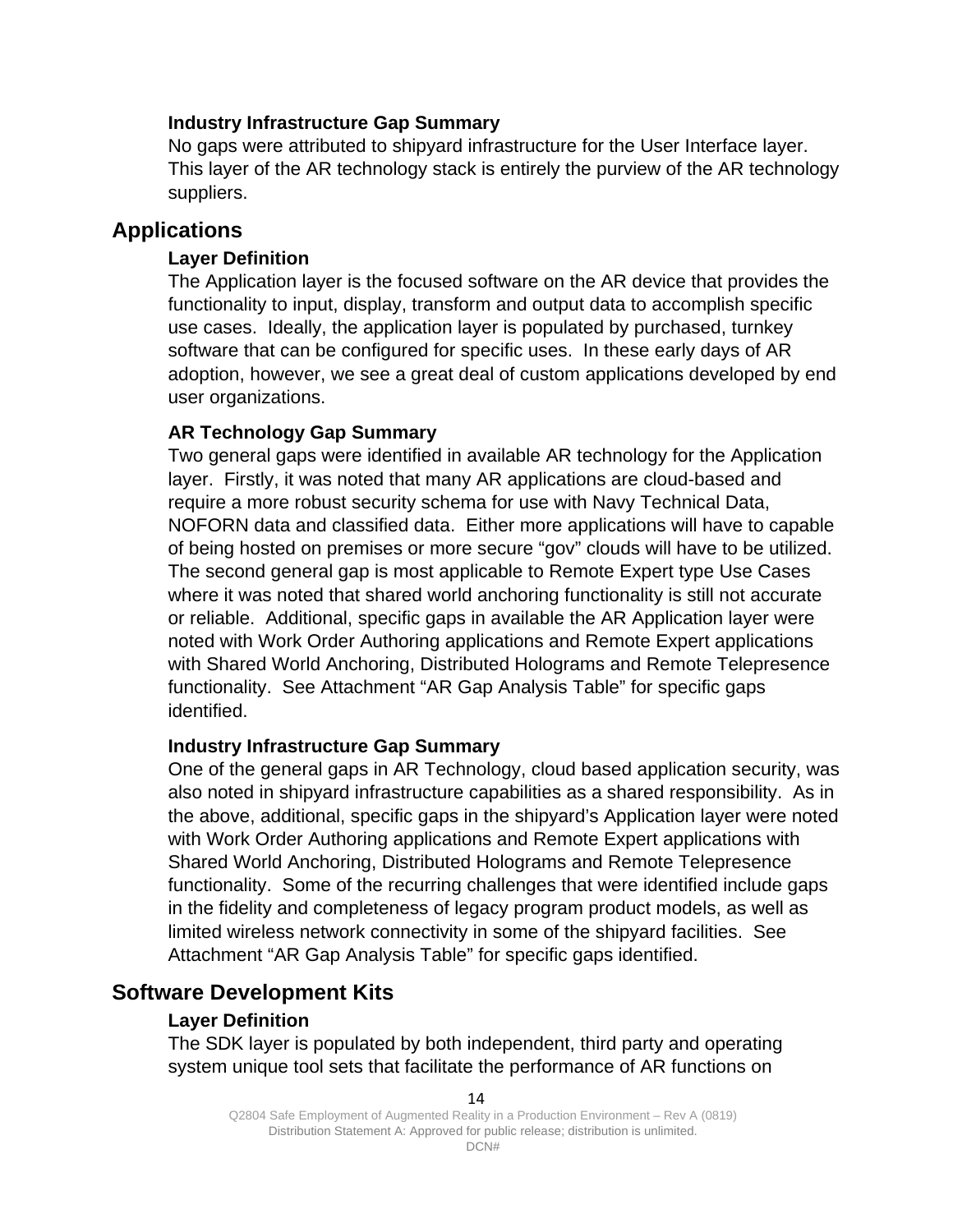devices, as well as the development of custom applications. Although third party SDKs can enhance device performance, the AR capabilities of each type of device is largely determined by the sophistication of the embedded operating system SDK: ARKit for iOS devices, ARCore for Android devices and Windows Mixed Reality SDK for devices running Windows OS.

### <span id="page-20-0"></span>**AR Technology Gap Summary**

No general gaps were identified in the capability of currently available AR SDKs, but a wide variety of specific gaps were uncovered in the following functional areas: 2D and 3D Recognition, Cloud Recognition, Geo-Location, Simultaneous Localization And Mapping, Plane Detection, Mesh Creation, Advanced Lighting, Object Occlusion and Shared Spaces. See Attachment "AR Gap Analysis Table" for more information on specific gaps that were identified.

#### <span id="page-20-1"></span>**Industry Infrastructure Gap Summary**

Relatively few Industry infrastructure gaps were identified. As with the User Interface layer, the SDK layer of the AR technology stack is within the purview of the AR technology suppliers, not the end users. The few gaps that were identified were also identified elsewhere, namely data security issues related to cloud-based software and the limited availability of wireless network connectivity in some of the shipyards.

### <span id="page-20-3"></span><span id="page-20-2"></span>**Development Environments**

### **Layer Definition**

The Development Environment layer is a device operating system independent domain for the development, publishing and management of AR applications. Although there are many AR development environment, this layer is currently dominated by two popular gaming engines: Unity and Unreal.

#### <span id="page-20-4"></span>**AR Technology Gap Summary**

No gaps were identified. Currently available AR Development Environments are suitable for AR use in shipyard environments.

#### <span id="page-20-5"></span>**Industry Infrastructure Gap Summary**

No gaps were identified. Typical shipyard infrastructures are compatible with AR Development Environments.

### <span id="page-20-7"></span><span id="page-20-6"></span>**Device Operating System**

### **Layer Definition**

The Operating System is of course essential to the core functions of the mobile AR device, but also has direct influence on its AR capabilities through the embedded SDK. Selection of a mobility infrastructure operating system standard determines the opportunities for AR application in any enterprise. The absence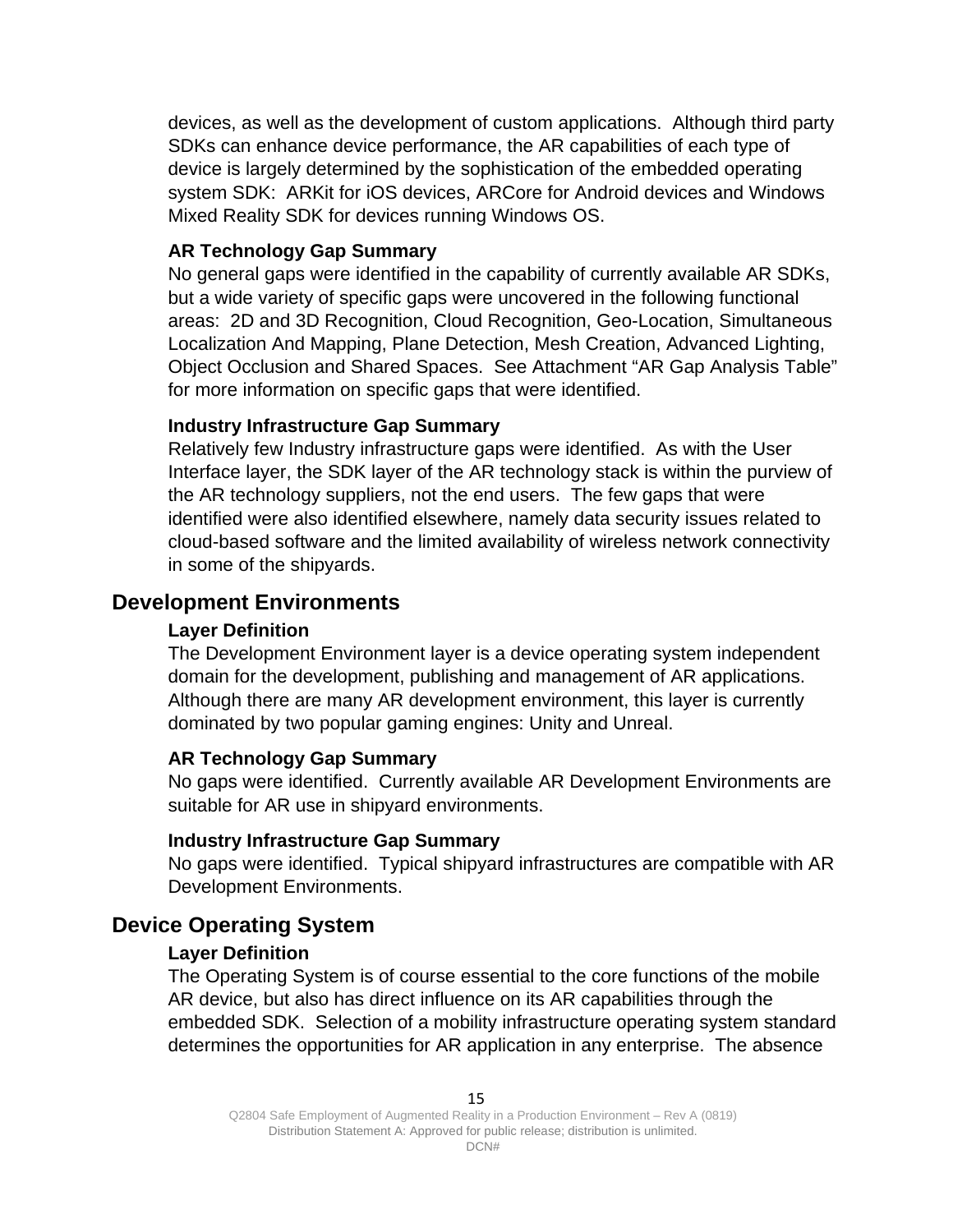of Windows Mixed Reality based phones, for example, is a notable gap for an AR implementation strategy based on small form factor, inexpensive devices.

### <span id="page-21-0"></span>**AR Technology Gap Summary**

No gaps were identified. AR capable mobile operating systems are suitable for AR use in shipyard environments.

### <span id="page-21-1"></span>**Industry Infrastructure Gap Summary**

Only a generic gap was identified related to mobile device operating systems. AR development tends to be OS focused (there are OS-agnostic applications, they are not common). The potential gap was noted as "If they haven't already, shipyards have to commit to building out a secure mobile network based on one of the three major AR capable operating systems: iOS, Android or Windows Mixed Reality". It is likely that the shipyards in question have already standardized on a mobile OS. If they have not, widespread AR implementation will force them to.

### <span id="page-21-3"></span><span id="page-21-2"></span>**Communications**

### **Layer Definition**

The Communications layer is critically important to a robust AR implementation in shipbuilding. Many AR use cases require live connectivity with low latency, broadband wireless access throughout the shipyard. In many cases dense, streaming data will be utilized from enterprise data sources. These streams will assuredly include sensitive data that must comply with DOD cyber hardening requirements.

### <span id="page-21-4"></span>**AR Technology Gap Summary**

One general gap was identified with available AR technology at the Communications layer. Voice communications and commands will play an increasingly important role in the utilization of AR. Particularly in the production environment, AR enabled mobile devices must support high fidelity audio, voice recognition and sophisticated noise suppression.

### <span id="page-21-5"></span>**Industry Infrastructure Gap Summary**

Three general gaps were identified with regard to shipyard infrastructure readiness on the Communications layer.

- As noted previously, many AR applications are cloud-based. More robust security around communications channels for Navy Technical Data, NOFORN data and classified data is needed either through on-prem solutions or secure clouds.
- Broad band wireless with yard wide coverage is required to ensure live communications for Remote Expert use cases.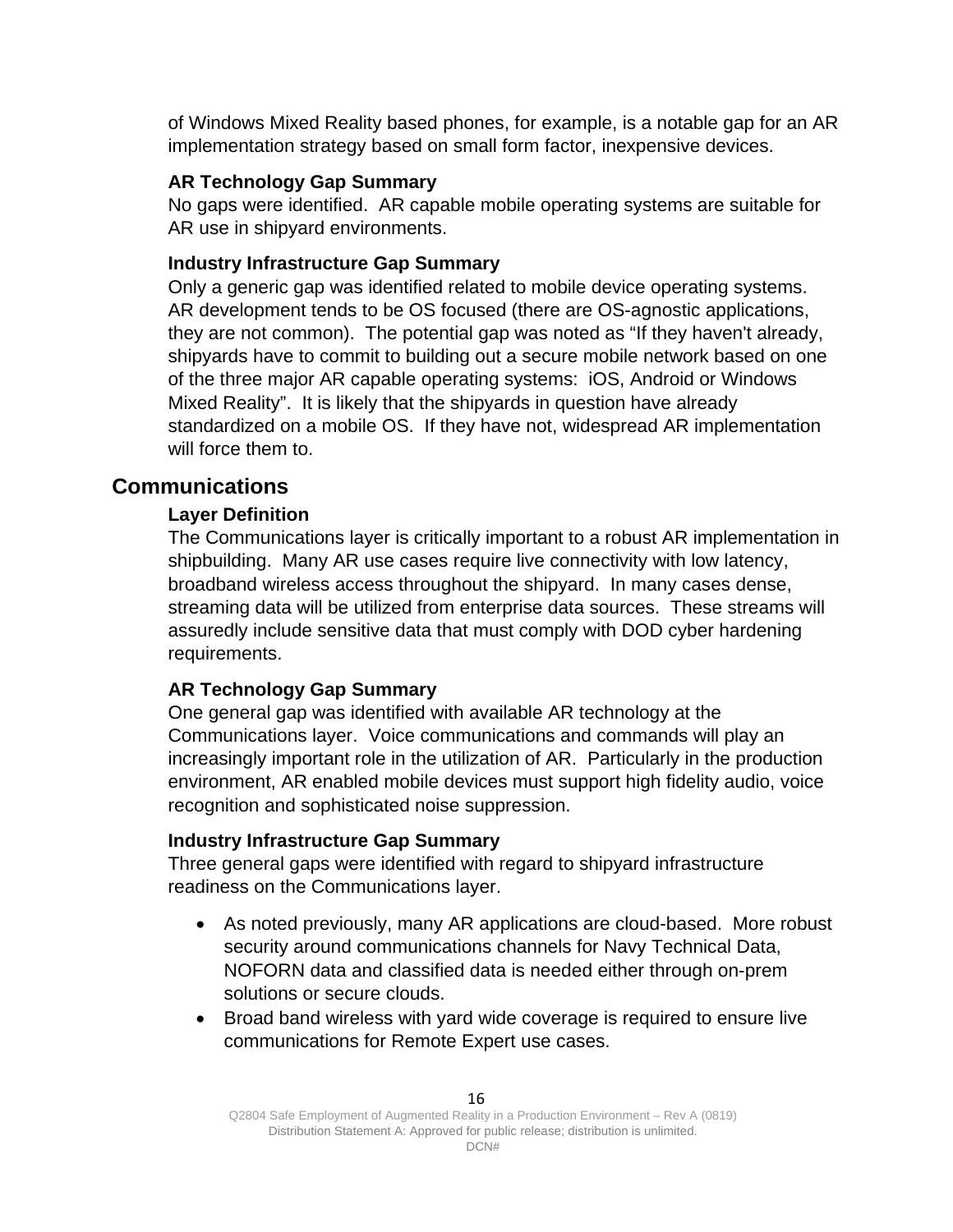• Access to product and process master data to enable AR is required for the more sophisticated AR use cases. This includes access to core PLM, ERP and MES data.

### <span id="page-22-1"></span><span id="page-22-0"></span>**Sensor Suite**

### **Layer Definition**

Although embedded in all devices, the Sensor Suite layer is separated from the Device layer because the option exists to add non-organic sensors to a device to enhance performance. Combined with an SDK that can interpret the incoming data, sensor performance is a critical factor in the AR capability of any device.

### <span id="page-22-2"></span>**AR Technology Gap Summary**

One general, potential gap was identified with state of the market AR technology at the sensor level. Noting the numerous gaps identified with AR device performance related virtual object placement at the SDK layer, the path forward may require more information harvested by sensors. Introduction of more accurate, supplemental depth sensing may be required to achieve the fidelity levels required in shipbuilding.

### <span id="page-22-3"></span>**Industry Infrastructure Gap Summary**

No gaps were identified. The performance of the sensor suite is an issue that is limited to the delivery devices and has not direct impact on the shipyard's infrastructure.

### <span id="page-22-5"></span><span id="page-22-4"></span>**AR Delivery Device**

### **Layer Definition**

Most of the AR capabilities of the Device are addressed in the higher levels of the Technology Stack. As a mobile device, the form factor of the device itself creates opportunities and gaps in widespread adoption of AR in shipbuilding. Several fundamental gaps were identified in the areas of device ergonomics, safety and industrial hardening.

### <span id="page-22-6"></span>**AR Technology Gap Summary**

Two general gaps were identified at the mobile AR delivery device layer.

- Hand held devices can be hardened and ergonomically acceptable, but fully capable head mounted displays are not shipyard ready, yet. Ergonomics need to be improved with tethered form factors to get heat generation and weight off the users head. Safety needs to be improved with broader field of vision. Battery life needs to be extended.
- Over-heating of the device can pose an issue. Improve ergonomics of non-tethered devices.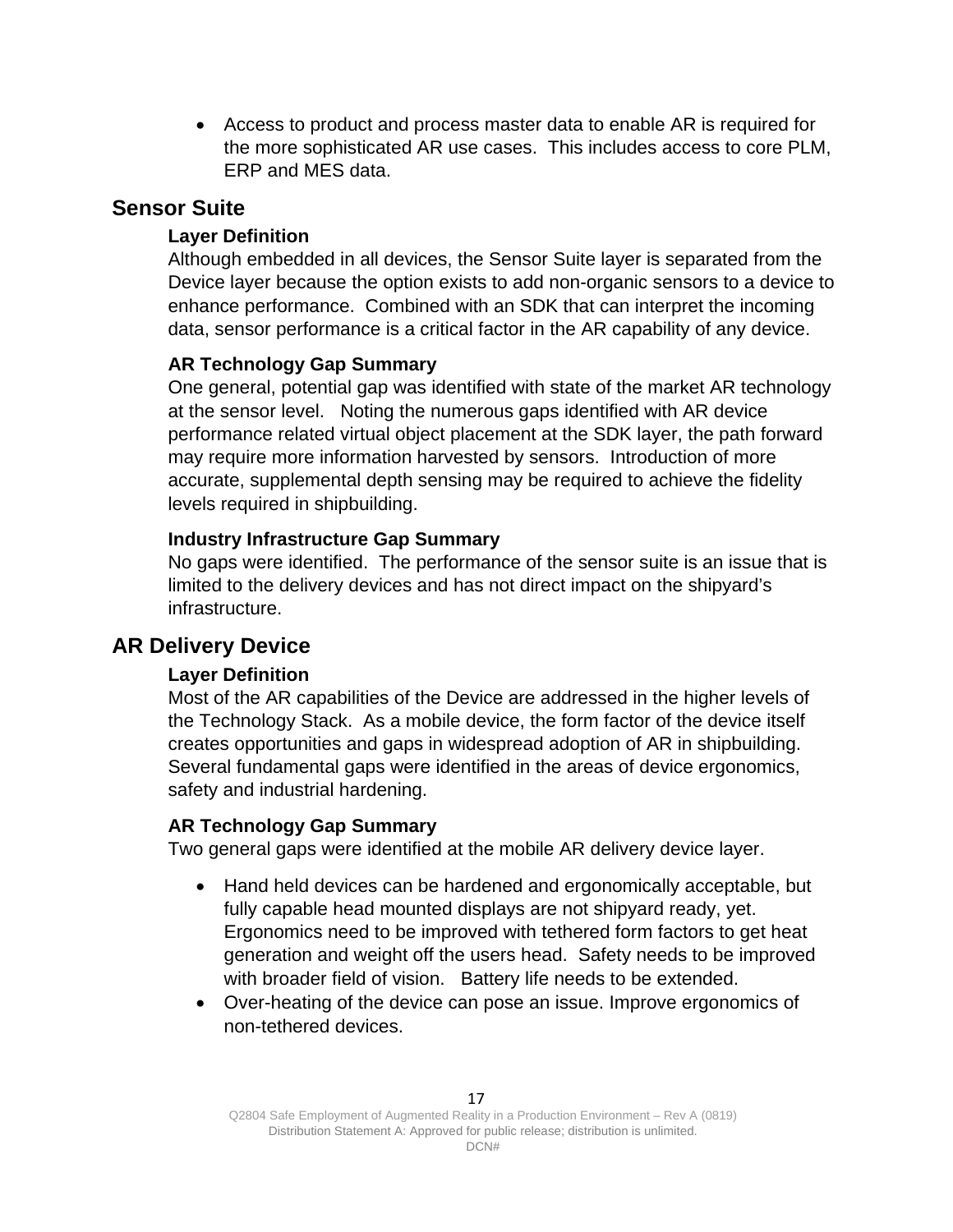### <span id="page-23-0"></span>**Industry Infrastructure Gap Summary**

One general gap in shipyard infrastructure readiness was identified. Care, protection and management of mobile devices in the workforce needs to be enhanced for the harsh shipbuilding environment.

Q2804 Safe Employment of Augmented Reality in a Production Environment – Rev A (0819) Distribution Statement A: Approved for public release; distribution is unlimited. DCN#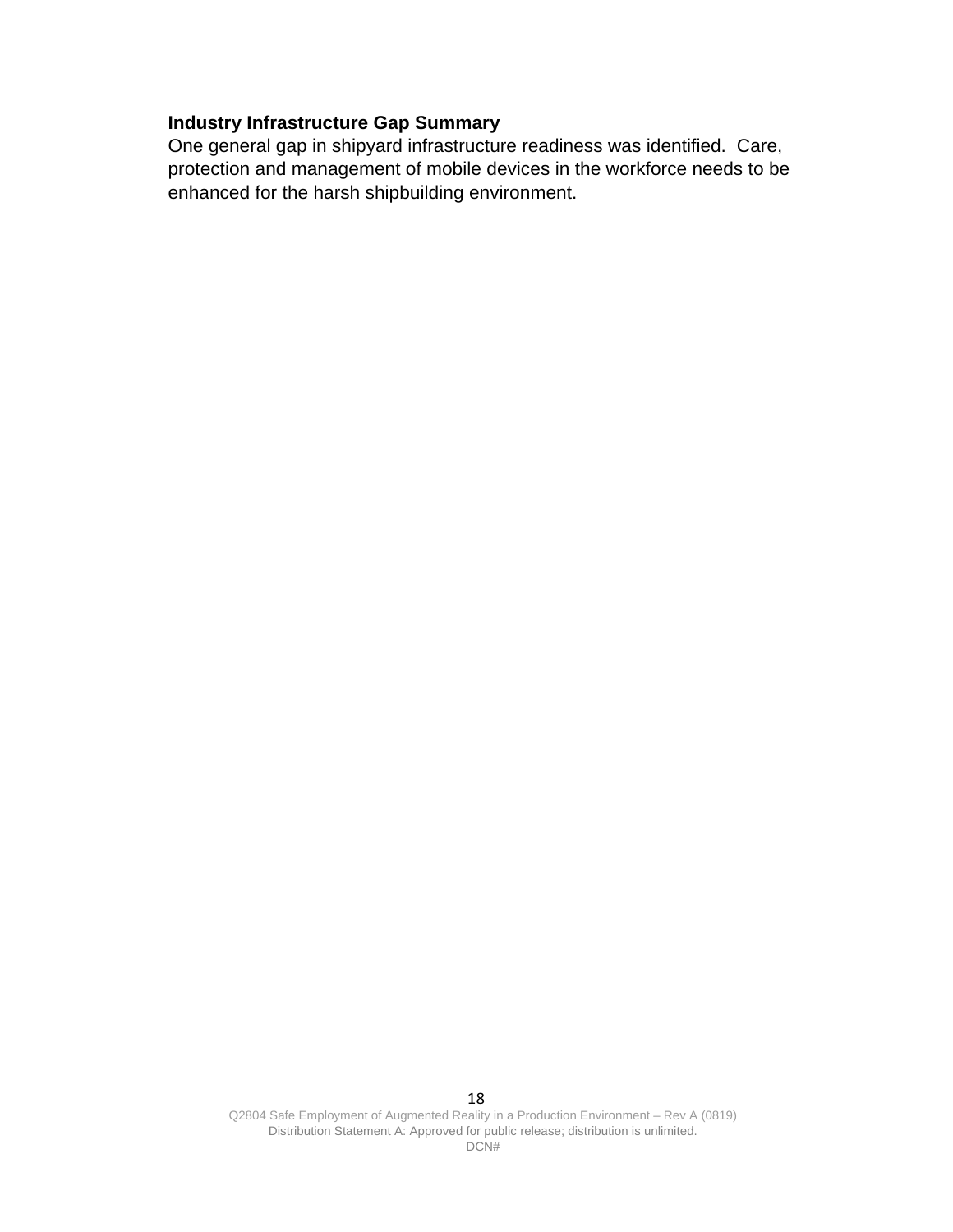| 1                       | <b>ARWBS</b> AR Technology Stack Requirement<br>User Interface: For the Work Instruction use case, the Augmented Reality user interface has a<br>particularly broad set of requirements. In shipbuilding the shop floor and deck plate work<br>environment can be exceedingly challenging. The AR device user interface must enhance tradesman<br>safety by increasing situational awareness and minimizing distractions, in addition to providing<br>complete and clear work instruction. 1. User Interface: For the Work Instruction use case, the<br>Augmented Reality user interface has a particularly broad set of requirements. In shipbuilding the<br>shop floor and deck plate work environment can be exceedingly challenging. The AR device user<br>interface must enhance tradesman safety by increasing situational awareness and minimizing<br>distractions, in addition to providing complete and clear work instruction.                                                                                                                                                                                                                                                                                                                                                                   | Gap A<br>Lack of standards such as<br>those that already exist fi<br>interfaces.                                                                                                     |
|-------------------------|------------------------------------------------------------------------------------------------------------------------------------------------------------------------------------------------------------------------------------------------------------------------------------------------------------------------------------------------------------------------------------------------------------------------------------------------------------------------------------------------------------------------------------------------------------------------------------------------------------------------------------------------------------------------------------------------------------------------------------------------------------------------------------------------------------------------------------------------------------------------------------------------------------------------------------------------------------------------------------------------------------------------------------------------------------------------------------------------------------------------------------------------------------------------------------------------------------------------------------------------------------------------------------------------------------|--------------------------------------------------------------------------------------------------------------------------------------------------------------------------------------|
| $1.1\,$                 | Navigation, Gestures and Commands: Given the near ubiquitous use of gloves in the shipbuilding work<br>environment, the reliance on hand gestures for user input is problematic. Ideally, the majority of user<br>interaction should be voice activated. However, background noise in the work environment demands<br>the employment of high fidelity microphones and superior noise suppression algorithms.                                                                                                                                                                                                                                                                                                                                                                                                                                                                                                                                                                                                                                                                                                                                                                                                                                                                                               | More intuitive and precis<br>control over virtual objec<br>using hand motions (for I<br>and glasses) or screen<br>interactions (handheld<br>devices).                                |
| $1.2\,$                 | Display Lighting: Lighting conditions in the workplace can vary widely from dark inner bottoms to the<br>bright sunshine of the weather deck. Display lighting must automatically adjust for ambient light to<br>ensure spatial awareness is not lost.                                                                                                                                                                                                                                                                                                                                                                                                                                                                                                                                                                                                                                                                                                                                                                                                                                                                                                                                                                                                                                                     | Quantified test data on b<br>ranges of lighting for<br>registration and tracking<br>performance.                                                                                     |
| 1.3                     | Object Lighting: Good Light Estimation capabilities of both AR applications and the user interface are<br>required to ensure virtual images are shown with same light intensity as the real scene. The ability to<br>manage lighting of virtual objects creates the necessary degree of realism that clarifies the information<br>delivered by the Work Instruction, and allows the tradesman end user to use his intuition in making<br>decisions. In addition to aiding tradesman understanding, display realism and accuracy are also key to<br>workplace safety through complete spatial awareness.                                                                                                                                                                                                                                                                                                                                                                                                                                                                                                                                                                                                                                                                                                    | Adequate performance -<br>gaps.                                                                                                                                                      |
| 1.4                     | Object Display: In addition to realistic lighting, special effects should be available to enhance the<br>realism of the scene, as well as highlight the subjects of the work instruction. For example, proper<br>occlusion of virtual and real objects is necessary to clarify graphical depiction of the instruction.<br>Similarly, translucence of virtual objects and other graphical enhancements are often necessary to<br>allow the tradesman to clearly see installation details, such as mounting holes or system connections.                                                                                                                                                                                                                                                                                                                                                                                                                                                                                                                                                                                                                                                                                                                                                                     | More effective occlusion<br>virtual objects to simulate<br>of sight. ARKit 3 from Ap<br>needs to expand "people<br>occlusion" capability to a<br>objects.                            |
| 1.5                     | Data Display: Typical shipbuilding work instruction provides a large amount of textual and referential<br>data to enhance guidance, such as method mounting details and additional views. The AR user<br>interface should be able to manage and arrange supplemental data in the field of view in a manner<br>that is not distracting or limits the user's spatial awareness.                                                                                                                                                                                                                                                                                                                                                                                                                                                                                                                                                                                                                                                                                                                                                                                                                                                                                                                              | The same problem seen f<br>User Interface category-1<br>is no standardization in 3<br>spatial computing for hov<br>display large quantities o<br>or data.                            |
| $\overline{\mathbf{2}}$ | Applications: For the Work Instruction Use Case, relevant applications must function in three broad<br>roles: Work Order Authoring, Work Order Publishing (and Configuration Management) and Work<br>Order Delivery.                                                                                                                                                                                                                                                                                                                                                                                                                                                                                                                                                                                                                                                                                                                                                                                                                                                                                                                                                                                                                                                                                       | Many AR applications are<br>cloud-based. More robu:<br>security for Navy Technic<br>Data, NOFORN data and<br>classified data is needed<br>through on-prem solutior<br>secure clouds. |
| 2.1                     | Work Order Authoring: The end users for authoring functions are typically Planners who assemble<br>product design details, material details and production details into a sequenced set of work<br>instructions that is in accordance with the master plan. Based on Task 2.1 Market Research findings<br>and shipbuilder experience, shipbuilding work instructions are typically quite different than the<br>paradigm that COTS AR systems assume. Shipbuilding work instruction normally covers a broader<br>scope of work than the prototypical COTS use case, and they rarely provide the step-wise, detailed<br>instructions seen in market offerings (the exception is when Special Installation Instructions are used in<br>critical or difficult installations). It is reasonable to expect COTS authoring systems to be capable of<br>producing typical shipbuilding style work instruction, but that remains to be proven. An "expert<br>capture" function that is offered by some of the COTS systems is, however, a good basis for efficiently<br>capturing best practices and poorly documented "tribal knowledge". An example is a current offering<br>in the PTC Vuforia suite, Expert Capture, which records the actions of master tradesman as a basis of<br>work instruction authoring. | Many AR applications are<br>cloud-based. More robus<br>security for Navy Technic<br>Data, NOFORN data and<br>classified data is needed<br>through on-prem solutior<br>secure clouds. |
| 2.2                     | Work Order Publishing: There are several necessary components to publishing work orders in an AR<br>environment. Once authored, the instruction needs to be published in a format and location that is<br>cressible to the AR Delivery system or the AR device Additionally the Planning department must                                                                                                                                                                                                                                                                                                                                                                                                                                                                                                                                                                                                                                                                                                                                                                                                                                                                                                                                                                                                   | Many AR applications are<br>cloud-based. More robus<br>equrity for Naw Technic                                                                                                       |

accessible to the AR Delivery system, or the AR device. Additionally, the Planning department must have the ability to queue up work orders for release in the proper sequence and at the proper time as dictated by the master schedules. Further, the publishing system has to offer configuration management capabilities that permit revisioning of work orders in <sup>a</sup> controlled and traceable manner.

2.3 **Work Order Delivery:** The delivery system is the "final mile" of the AR work order utilization process by presenting the end user, the fabricating or installing tradesman, with work instruction in an AR device. The presentation application must faithfully deliver the work order contents in compliance with the technology requirements identified in the above User Interface section.

|                                                                                                                                                                                                              |                                                                            |                                                    | <b>AR Technology Gaps</b>                              |                                                        |                                                      |                                                           | <b>Shipyard Infrastructure Gaps</b>                        |                          |
|--------------------------------------------------------------------------------------------------------------------------------------------------------------------------------------------------------------|----------------------------------------------------------------------------|----------------------------------------------------|--------------------------------------------------------|--------------------------------------------------------|------------------------------------------------------|-----------------------------------------------------------|------------------------------------------------------------|--------------------------|
| <b>R Technology Stack Requirement</b><br>ser Interface: For the Work Instruction use case, the Augmented Reality user interface has a                                                                        | Gap A<br>ack of standards such as                                          | Gap B<br>UI elements are still                     | Gap C                                                  | Gap D                                                  | Gap E                                                | Gap F                                                     | Gap G                                                      | Gap H                    |
| articularly broad set of requirements. In shipbuilding the shop floor and deck plate work                                                                                                                    | hose that already exist for 2D                                             | incorporating 2D UI metaphors                      |                                                        |                                                        |                                                      |                                                           |                                                            |                          |
| nvironment can be exceedingly challenging. The AR device user interface must enhance tradesman                                                                                                               | terfaces.                                                                  | (ie: scroll bars)                                  |                                                        |                                                        |                                                      |                                                           |                                                            |                          |
| afety by increasing situational awareness and minimizing distractions, in addition to providing                                                                                                              |                                                                            |                                                    |                                                        |                                                        |                                                      |                                                           |                                                            |                          |
| omplete and clear work instruction. 1. User Interface: For the Work Instruction use case, the                                                                                                                |                                                                            |                                                    |                                                        |                                                        |                                                      |                                                           |                                                            |                          |
| ugmented Reality user interface has a particularly broad set of requirements. In shipbuilding the                                                                                                            |                                                                            |                                                    |                                                        |                                                        |                                                      |                                                           |                                                            |                          |
| nop floor and deck plate work environment can be exceedingly challenging. The AR device user                                                                                                                 |                                                                            |                                                    |                                                        |                                                        |                                                      |                                                           |                                                            |                          |
| terface must enhance tradesman safety by increasing situational awareness and minimizing                                                                                                                     |                                                                            |                                                    |                                                        |                                                        |                                                      |                                                           |                                                            |                          |
| istractions, in addition to providing complete and clear work instruction.                                                                                                                                   |                                                                            |                                                    |                                                        |                                                        |                                                      |                                                           |                                                            |                          |
|                                                                                                                                                                                                              |                                                                            |                                                    |                                                        |                                                        |                                                      |                                                           |                                                            |                          |
| avigation, Gestures and Commands: Given the near ubiquitous use of gloves in the shipbuilding work More intuitive and precise                                                                                | control over virtual objects                                               | Broader library of audio<br>commands to supplement | Quantified test data on audio                          | Cramped Shipboard spaces<br>mit the ability to utilize | Due to materials necessary fo                        |                                                           |                                                            |                          |
| nvironment, the reliance on hand gestures for user input is problematic. Ideally, the majority of user                                                                                                       |                                                                            |                                                    | command capabilities (noise<br>suppression and command | zesture interactions.                                  | shipbuilding, considerations                         |                                                           |                                                            |                          |
| teraction should be voice activated. However, background noise in the work environment demands<br>ne employment of high fidelity microphones and superior noise suppression algorithms.                      | using hand motions (for HMDs gestures and screen<br>and glasses) or screen | interactions.                                      | recognition) in shipbuilding                           |                                                        | are necessary for input<br>devices. For example, the |                                                           |                                                            |                          |
|                                                                                                                                                                                                              | nteractions (handheld                                                      |                                                    | nvironment                                             |                                                        | Magic Leap One utilizes a                            |                                                           |                                                            |                          |
|                                                                                                                                                                                                              | devices).                                                                  |                                                    |                                                        |                                                        | magnetic 6DOF that will not                          |                                                           |                                                            |                          |
|                                                                                                                                                                                                              |                                                                            |                                                    |                                                        |                                                        | working in shipyard production                       |                                                           |                                                            |                          |
|                                                                                                                                                                                                              |                                                                            |                                                    |                                                        |                                                        | environment.                                         |                                                           |                                                            |                          |
|                                                                                                                                                                                                              |                                                                            |                                                    |                                                        |                                                        |                                                      |                                                           |                                                            |                          |
| isplay Lighting: Lighting conditions in the workplace can vary widely from dark inner bottoms to the                                                                                                         | Quantified test data on best                                               | Devices or device holders with                     | Production work can occur                              |                                                        |                                                      |                                                           |                                                            |                          |
| right sunshine of the weather deck. Display lighting must automatically adjust for ambient light to                                                                                                          | anges of lighting for                                                      | controllable, supplemental                         | outside in bright sun and                              |                                                        |                                                      |                                                           |                                                            |                          |
| nsure spatial awareness is not lost.                                                                                                                                                                         | egistration and tracking                                                   | lighting.                                          | extreme outdoor                                        |                                                        |                                                      |                                                           |                                                            |                          |
| bject Lighting: Good Light Estimation capabilities of both AR applications and the user interface are                                                                                                        | erformance.<br>Adequate performance - no                                   |                                                    | emperatures.                                           |                                                        |                                                      |                                                           |                                                            |                          |
| equired to ensure virtual images are shown with same light intensity as the real scene. The ability to                                                                                                       | gaps.                                                                      |                                                    |                                                        |                                                        |                                                      |                                                           |                                                            |                          |
| anage lighting of virtual objects creates the necessary degree of realism that clarifies the information                                                                                                     |                                                                            |                                                    |                                                        |                                                        |                                                      |                                                           |                                                            |                          |
| elivered by the Work Instruction, and allows the tradesman end user to use his intuition in making                                                                                                           |                                                                            |                                                    |                                                        |                                                        |                                                      |                                                           |                                                            |                          |
| ecisions. In addition to aiding tradesman understanding, display realism and accuracy are also key to                                                                                                        |                                                                            |                                                    |                                                        |                                                        |                                                      |                                                           |                                                            |                          |
| orkplace safety through complete spatial awareness.                                                                                                                                                          |                                                                            |                                                    |                                                        |                                                        |                                                      |                                                           |                                                            |                          |
|                                                                                                                                                                                                              |                                                                            |                                                    |                                                        |                                                        |                                                      |                                                           |                                                            |                          |
| bject Display: In addition to realistic lighting, special effects should be available to enhance the                                                                                                         | More effective occlusion of                                                | Depth of field effects for gaze                    | Ship building production                               |                                                        |                                                      |                                                           |                                                            |                          |
| ealism of the scene, as well as highlight the subjects of the work instruction. For example, proper                                                                                                          | rirtual obiects to simulate line                                           | (example: Magic Leap One) are                      | environment is ever changing                           |                                                        |                                                      |                                                           |                                                            |                          |
| cclusion of virtual and real objects is necessary to clarify graphical depiction of the instruction.                                                                                                         | of sight. ARKit 3 from Apple                                               | currently rudimentary and in                       | vith material and structures                           |                                                        |                                                      |                                                           |                                                            |                          |
| milarly, translucence of virtual objects and other graphical enhancements are often necessary to                                                                                                             | eeds to expand "people                                                     | the proof of concept state.                        | constantly moving locations.                           |                                                        |                                                      |                                                           |                                                            |                          |
| low the tradesman to clearly see installation details, such as mounting holes or system connections.                                                                                                         | occlusion" capability to all                                               |                                                    |                                                        |                                                        |                                                      |                                                           |                                                            |                          |
| ata Display: Typical shipbuilding work instruction provides a large amount of textual and referential                                                                                                        | bjects.<br>The same problem seen for the                                   |                                                    |                                                        |                                                        |                                                      |                                                           |                                                            |                          |
| ata to enhance guidance, such as method mounting details and additional views. The AR user                                                                                                                   | Jser Interface category-there                                              |                                                    |                                                        |                                                        |                                                      |                                                           |                                                            |                          |
| terface should be able to manage and arrange supplemental data in the field of view in a manner                                                                                                              | no standardization in 3D                                                   |                                                    |                                                        |                                                        |                                                      |                                                           |                                                            |                          |
| at is not distracting or limits the user's spatial awareness.                                                                                                                                                | patial computing for how to                                                |                                                    |                                                        |                                                        |                                                      |                                                           |                                                            |                          |
|                                                                                                                                                                                                              | lisplay large quantities of text                                           |                                                    |                                                        |                                                        |                                                      |                                                           |                                                            |                          |
|                                                                                                                                                                                                              | or data.                                                                   |                                                    |                                                        |                                                        |                                                      |                                                           |                                                            |                          |
|                                                                                                                                                                                                              |                                                                            |                                                    |                                                        |                                                        |                                                      |                                                           |                                                            |                          |
| pplications: For the Work Instruction Use Case, relevant applications must function in three broad                                                                                                           | Many AR applications are                                                   | Remote Expert Use Case:                            | <b>Ceeping applications patched</b>                    |                                                        |                                                      | Many AR applications are                                  |                                                            |                          |
| bles: Work Order Authoring, Work Order Publishing (and Configuration Management) and Work                                                                                                                    | cloud-based. More robust                                                   | Shared world anchoring is still                    | and updated and ensuring                               |                                                        |                                                      | cloud-based. More robust                                  |                                                            |                          |
| rder Deliverv.                                                                                                                                                                                               | security for Navy Technical                                                | not accurate or reliable.                          | there are no vulnerabilities                           |                                                        |                                                      | security for Navy Technical                               |                                                            |                          |
|                                                                                                                                                                                                              | Data, NOFORN data and<br>classified data is needed eithe                   |                                                    |                                                        |                                                        |                                                      | Data, NOFORN data and<br>classified data is needed either |                                                            |                          |
|                                                                                                                                                                                                              | through on-prem solutions or                                               |                                                    |                                                        |                                                        |                                                      | through on-prem solutions or                              |                                                            |                          |
|                                                                                                                                                                                                              | ecure clouds.                                                              |                                                    |                                                        |                                                        |                                                      | secure clouds.                                            |                                                            |                          |
| Jork Order Authoring: The end users for authoring functions are typically Planners who assemble                                                                                                              | Many AR applications are                                                   | Work order authoring                               | Needs to be compliant with                             |                                                        |                                                      | Many AR applications are                                  | For DDG 51 class                                           | For DDG 51 class         |
| roduct design details, material details and production details into a sequenced set of work                                                                                                                  | cloud-based. More robust                                                   | capabilities that are more                         | NIST 800-144                                           |                                                        |                                                      | cloud-based. More robust                                  | mplementation, expand                                      | implementation, improved |
| structions that is in accordance with the master plan. Based on Task 2.1 Market Research findings                                                                                                            | security for Navy Technical                                                | construction oriented and                          |                                                        |                                                        |                                                      | security for Navy Technical                               | footprint of validated product access to legacy work order |                          |
| nd shipbuilder experience, shipbuilding work instructions are typically quite different than the                                                                                                             | Data, NOFORN data and                                                      | have direct feeds from                             |                                                        |                                                        |                                                      | Data, NOFORN data and                                     | models beyond DDG 51 Flight                                | data sources (CAD, PDM,  |
| aradigm that COTS AR systems assume. Shipbuilding work instruction normally covers a broader                                                                                                                 | classified data is needed either pllanning models and                      |                                                    |                                                        |                                                        |                                                      | classified data is needed either                          |                                                            | MRP).                    |
| cope of work than the prototypical COTS use case, and they rarely provide the step-wise, detailed                                                                                                            | hrough on-prem solutions or                                                | operations simulations.                            |                                                        |                                                        |                                                      | hrough on-prem solutions or                               |                                                            |                          |
| istructions seen in market offerings (the exception is when Special Installation Instructions are used in                                                                                                    | secure clouds.                                                             |                                                    |                                                        |                                                        |                                                      | ecure clouds.                                             |                                                            |                          |
| itical or difficult installations). It is reasonable to expect COTS authoring systems to be capable of                                                                                                       |                                                                            |                                                    |                                                        |                                                        |                                                      |                                                           |                                                            |                          |
| roducing typical shipbuilding style work instruction, but that remains to be proven. An "expert                                                                                                              |                                                                            |                                                    |                                                        |                                                        |                                                      |                                                           |                                                            |                          |
| apture" function that is offered by some of the COTS systems is, however, a good basis for efficiently<br>apturing best practices and poorly documented "tribal knowledge". An example is a current offering |                                                                            |                                                    |                                                        |                                                        |                                                      |                                                           |                                                            |                          |
| the PTC Vuforia suite, Expert Capture, which records the actions of master tradesman as a basis of                                                                                                           |                                                                            |                                                    |                                                        |                                                        |                                                      |                                                           |                                                            |                          |
| ork instruction authoring                                                                                                                                                                                    |                                                                            |                                                    |                                                        |                                                        |                                                      |                                                           |                                                            |                          |
| Jork Order Publishing: There are several necessary components to publishing work orders in an AR                                                                                                             | Many AR applications are                                                   | Needs to be compliant with                         |                                                        |                                                        |                                                      | Many AR applications are                                  |                                                            |                          |
| nvironment. Once authored, the instruction needs to be published in a format and location that is                                                                                                            | cloud-based. More robust                                                   | NIST 800-144                                       |                                                        |                                                        |                                                      | cloud-based. More robust                                  |                                                            |                          |
| ccessible to the AR Delivery system, or the AR device. Additionally, the Planning department must                                                                                                            | security for Navy Technical                                                |                                                    |                                                        |                                                        |                                                      | security for Navy Technical                               |                                                            |                          |
| ave the ability to queue up work orders for release in the proper sequence and at the proper time as                                                                                                         | Data, NOFORN data and                                                      |                                                    |                                                        |                                                        |                                                      | Data, NOFORN data and                                     |                                                            |                          |
| ictated by the master schedules. Further, the publishing system has to offer configuration                                                                                                                   | classified data is needed either                                           |                                                    |                                                        |                                                        |                                                      | classified data is needed either                          |                                                            |                          |
| anagement capabilities that permit revisioning of work orders in a controlled and traceable manner.                                                                                                          | through on-prem solutions or                                               |                                                    |                                                        |                                                        |                                                      | through on-prem solutions or                              |                                                            |                          |
|                                                                                                                                                                                                              | ecure clouds.                                                              |                                                    |                                                        |                                                        |                                                      | ecure clouds.                                             |                                                            |                          |
| Jork Order Delivery: The delivery system is the "final mile" of the AR work order utilization process                                                                                                        | Many AR applications are                                                   | Needs to be compliant with                         |                                                        |                                                        |                                                      | Many AR applications are                                  |                                                            |                          |
| y presenting the end user, the fabricating or installing tradesman, with work instruction in an AR                                                                                                           | cloud-based. More robust                                                   | NIST 800-144                                       |                                                        |                                                        |                                                      | loud-based. More robust                                   |                                                            |                          |
| evice. The presentation application must faithfully deliver the work order contents in compliance<br>ith the technology requirements identified in the above User Interface section                          | security for Navy Technical<br>Data, NOFORN data and                       |                                                    |                                                        |                                                        |                                                      | ecurity for Navy Technical<br>Data, NOFORN data and       |                                                            |                          |
|                                                                                                                                                                                                              | classified data is needed either                                           |                                                    |                                                        |                                                        |                                                      | classified data is needed either                          |                                                            |                          |
|                                                                                                                                                                                                              | through on-prem solutions or                                               |                                                    |                                                        |                                                        |                                                      | through on-prem solutions or                              |                                                            |                          |
|                                                                                                                                                                                                              | secure clouds.                                                             |                                                    |                                                        |                                                        |                                                      | secure clouds.                                            |                                                            |                          |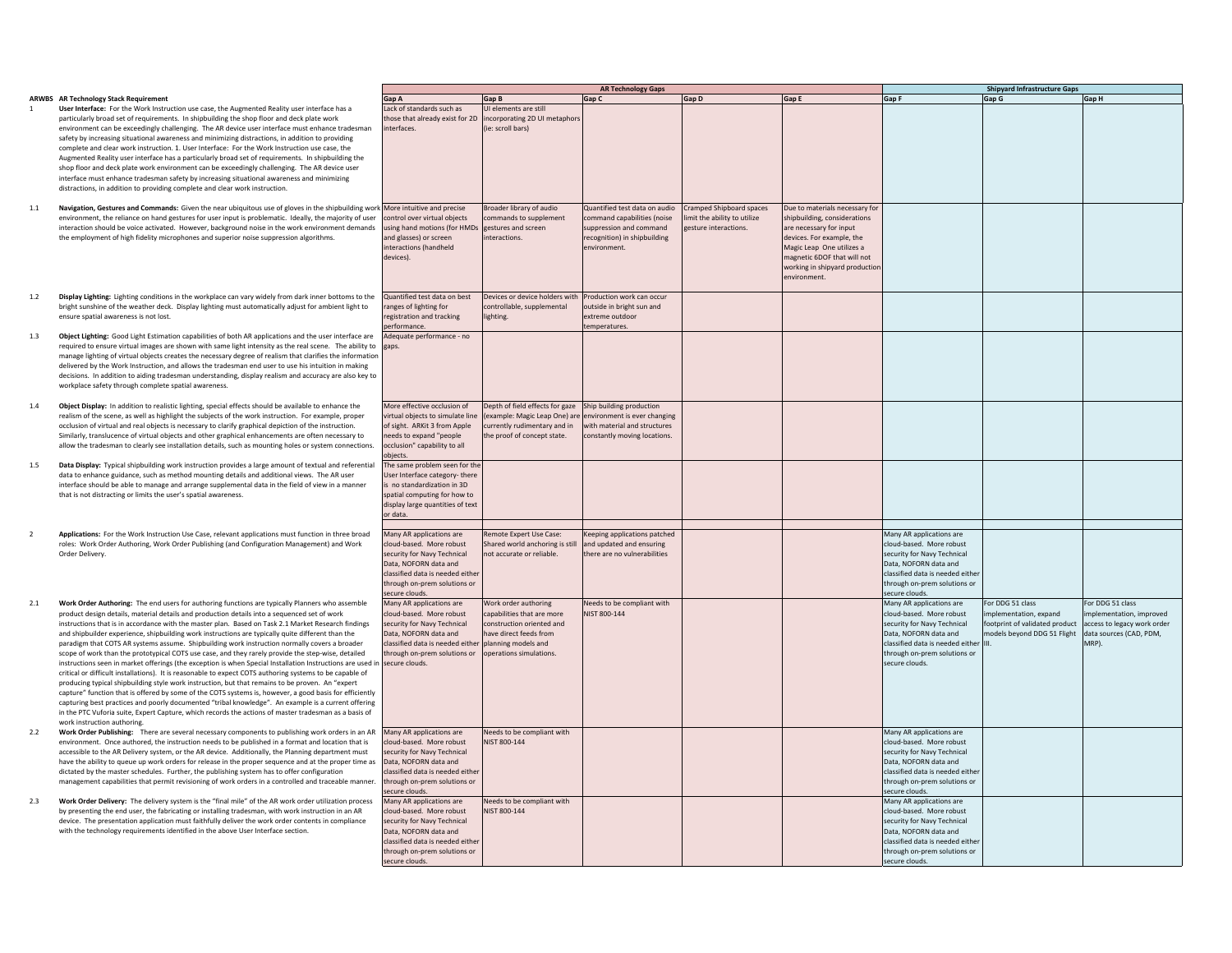| 2.4                     | Supplemental Capabilities: In addition to clear presentation of work instruction in an AR scene.<br>several supplemental functions will enable improved tradesman performance. Reality capture through cloud-based. More robust<br>photo and video recording will help the mechanic communicate with other work crews for support<br>from other trades or other shifts. Similarly, if barriers are encountered in the execution of the work<br>order, reality capture will help tradesmen communicate the problems to supervision and remote<br>experts (Field Liaison and Engineering, for example). Annotation of the reality capture with audio or<br>mark-up capabilities will allow the end user to clarify issues and improve communications, further.<br>Finally, these communications can be made live if the Work Order Delivery system and device support<br>secure, wireless communications. | Many AR applications are<br>security for Navy Technical<br>Data, NOFORN data and<br>classified data is needed either<br>through on-prem solutions or<br>secure clouds.                           | Security gap in identifying<br>where the data is securely<br>stored                                                                                             | Security gap in identifying who<br>has permission to access data                                                                                                      |                                                                                                   |                                                               | Many AR applications are<br>cloud-based. More robust<br>security for Navy Technical<br>Data, NOFORN data and<br>classified data is needed either<br>through on-prem solutions or<br>secure clouds. | Thorough wireless coverage is Expanded AR implementation,<br>required to ensure live<br>communications for Remote<br>Expert use cases | especially for communications<br>intensive use cases like Remote<br>Expert will tax existing network<br>bandwidth. |
|-------------------------|---------------------------------------------------------------------------------------------------------------------------------------------------------------------------------------------------------------------------------------------------------------------------------------------------------------------------------------------------------------------------------------------------------------------------------------------------------------------------------------------------------------------------------------------------------------------------------------------------------------------------------------------------------------------------------------------------------------------------------------------------------------------------------------------------------------------------------------------------------------------------------------------------------|--------------------------------------------------------------------------------------------------------------------------------------------------------------------------------------------------|-----------------------------------------------------------------------------------------------------------------------------------------------------------------|-----------------------------------------------------------------------------------------------------------------------------------------------------------------------|---------------------------------------------------------------------------------------------------|---------------------------------------------------------------|----------------------------------------------------------------------------------------------------------------------------------------------------------------------------------------------------|---------------------------------------------------------------------------------------------------------------------------------------|--------------------------------------------------------------------------------------------------------------------|
| 2.6                     | Remote Expert: Anchored Remote                                                                                                                                                                                                                                                                                                                                                                                                                                                                                                                                                                                                                                                                                                                                                                                                                                                                          | Shared world anchors<br>currently have set up usability<br>issues and lack UI standards.                                                                                                         |                                                                                                                                                                 |                                                                                                                                                                       |                                                                                                   |                                                               | Security issues using video and Connectivity issues in work<br>cameras as well as controlling   location and network signal<br>need to know information and strength.<br>clearances.               |                                                                                                                                       | Remote Expert Use Case: The<br>technology may be lacking a<br>nodel to augment.                                    |
| 2.7                     | Remote Expert: Distributed Holograms                                                                                                                                                                                                                                                                                                                                                                                                                                                                                                                                                                                                                                                                                                                                                                                                                                                                    | Lack of UI standards                                                                                                                                                                             |                                                                                                                                                                 |                                                                                                                                                                       |                                                                                                   |                                                               | Security issues using video and Connectivity issues in work<br>cameras as well as controlling location and network signal<br>need to know information and strength.<br>clearances.                 |                                                                                                                                       | Remote Expert Use Case: The<br>technology may be lacking a<br>model to augment.                                    |
| 2.8                     | Remote Expert: Remote Telepresence                                                                                                                                                                                                                                                                                                                                                                                                                                                                                                                                                                                                                                                                                                                                                                                                                                                                      | Shared world anchors<br>currently have set up usability<br>issues, lack of accuracy, and<br>depending on size of shared<br>content a 5G network can be<br>ecessary (currently non-<br>existent). |                                                                                                                                                                 |                                                                                                                                                                       |                                                                                                   |                                                               | Security issues using video and Connectivity issues in work<br>cameras as well as controlling   location and network signal<br>need to know information and strength.<br>learances.                |                                                                                                                                       | Remote Expert Use Case: The<br>technology may be lacking a<br>model to augment.                                    |
| $\overline{\mathbf{3}}$ | Software Development Kit: All three AR industry leading mobile operating systems offer native AR<br>software Development Kits (iOS ARKit, Android ARCore and Windows Mixed Reality). In addition, there<br>is a growing universe of 3rd party, often OS agnostic SDKs that claim to add functionality to the native<br>solutions. In any case these SDKs must enable the core functionality that the higher levels of the<br>Augmented Reality Technology Stack (User Interface and Applications) demand. In the Work<br>Instruction use case where accuracy of scene registration, virtual object placement, and persistence of<br>this data is critically important, the technology requirements of the SDK can be stringent.                                                                                                                                                                         | Security gap in making sure<br>that code is properly patched<br>and not vulnerable                                                                                                               |                                                                                                                                                                 |                                                                                                                                                                       |                                                                                                   |                                                               | Safety and quality control of<br>code if we develop in-house.<br>Software assurance: the<br>software is doing what it's<br>supposed to be doing. No<br>more or no less.                            |                                                                                                                                       |                                                                                                                    |
| 3.1                     | Reality Capture: In conjunction with the AR Delivery System device sensor suite, the SDK must offer<br>software that supports recording of reality as well as reality augmented with virtual images and<br>objects. Reality Capture capabilities are used to gather simplified point clouds or meshes to enable<br>localization of the device to its current environment, as well as provide a basis for proper<br>augmentation occlusion. It can also be used to create a textured mesh representation of the real world<br>to support many use cases. It is also a useful capability to support communications, especially in cases<br>where the Work Instruction use case leads to a Remote Expert use case to resolve deck plate issues.                                                                                                                                                            | Reality Capture performance<br>of current AR technology<br>offerings is not sufficient for<br>targetless placement of virtual<br>objects within shipbuilding<br>tolerances.                      | Industrial security issue that<br>captures could inadvertently<br>perform a foreign export.<br>EAR/ITAR compliance                                              |                                                                                                                                                                       |                                                                                                   |                                                               | Security issues as noted in<br>emote Expert Use case.<br><b>Emerging technology surpasses</b><br>current security policies.                                                                        |                                                                                                                                       |                                                                                                                    |
| 3.2                     | 2D and 3D Recognition: For most use cases the SDK must support the recognition of real objects in an<br>AR scene beyond simple plane detection. The capability is required for good placement of intelligent<br>overlay of virtual objects and can support improved fidelity of virtual object placement and reduction<br>of object drift.                                                                                                                                                                                                                                                                                                                                                                                                                                                                                                                                                              | ARKit and ARCore need to<br>proaden 2D and 3D<br>ecognition beyond orthogonal<br>plane detection for targetless<br>bject placement within<br>hipbuilding tolerances.                             | With a fiducial marker, while<br>roll and position are highly<br>accurate, pitch and yaw are<br>still inaccurate (this inaccuracy<br>compounds over distances). | 3D recognition requires too<br>much pre-baking and the<br>outcome is inconsistent.<br>Lighting poses a problem with<br>3D recognition because of the<br>adows created |                                                                                                   |                                                               | Security issues as previously<br>noted and models can be<br>sensitive.                                                                                                                             |                                                                                                                                       |                                                                                                                    |
| 3.3                     | Cloud Recognition: The ability of the SDK to utilize cloud storage for harvested images expands the<br>data set available to the AR device to feed 2D and 3D Recognition algorithms and increase AR accuracy.                                                                                                                                                                                                                                                                                                                                                                                                                                                                                                                                                                                                                                                                                           | More robust security for Navy Needs to be compliant with<br>Technical Data, NOFORN data<br>and classified data is needed<br>either through on-prem<br>solutions or secure clouds.                | NIST 800-144                                                                                                                                                    |                                                                                                                                                                       |                                                                                                   |                                                               | Connectivity issues occurring in<br>the shipyard environment.                                                                                                                                      |                                                                                                                                       |                                                                                                                    |
| 3.4                     | Geo-Location: This capability enables an AR app to understand where the host device is in geographic<br>coordinate system vs a local coordinate system. Although useful in many use cases, it is not considered<br>essential to a manufacturing use case, particularly Work Instruction.                                                                                                                                                                                                                                                                                                                                                                                                                                                                                                                                                                                                                | GPS coordinates not accurate<br>enough nor accessible for<br>hipbuilding.                                                                                                                        | Lack of connectivity inside<br>buildings.                                                                                                                       | Large metal objects throw off<br>even Differential GPS.                                                                                                               | Security gap on the<br>dependency of whether or not<br>he device can do geofencing                |                                                               |                                                                                                                                                                                                    |                                                                                                                                       |                                                                                                                    |
| 3.5                     | Simultaneous Localization And Mapping: Simultaneous Localization and Modeling is a localization<br>methodology used by all spatially aware SDK's. The resolution from SLAM algorithms interpreting and<br>improving information from optical sensor and IMU data will have to improve to support the Work<br>Instruction use case. It is possible that a re-introduction of depth sensors to supplement optical<br>sensors will provide necessary reality capture fidelity.                                                                                                                                                                                                                                                                                                                                                                                                                             | SLAM performance of current<br>AR technology offerings is not<br>sufficient for tracking that is<br>accurate enough to eliminate<br>virtual object location drift.                               | Repetitively manufactured<br>items such as stiffeners can<br>confuse SLAM technology for<br>pose initialization.                                                | SLAM is too computational<br>eavy for<br>onsumer/commercial mobile<br>processors.                                                                                     |                                                                                                   |                                                               |                                                                                                                                                                                                    |                                                                                                                                       |                                                                                                                    |
| 3.6                     | Plane Detection: The ability to detect planar surfaces in the scene. As of this writing both horizontal<br>and vertical surfaces are typically tracked, but future SDK upgrades will have to provide planar surface<br>tracking at any angle.                                                                                                                                                                                                                                                                                                                                                                                                                                                                                                                                                                                                                                                           | <b>ARKit and ARCore need to</b><br>proaden plane detection<br>beyond orthogonal axes for<br>targetless object placement<br>within shipbuilding tolerances.                                       | Mat be too computational<br>heavy for<br>consumer/commercial mobile<br>processors                                                                               | In a shipyard environment, hull Cloud storage requirements<br>urfaces are not flat.                                                                                   |                                                                                                   | EAR/ITAR compliance and<br>capturing technology<br>encryption |                                                                                                                                                                                                    |                                                                                                                                       |                                                                                                                    |
| 3.7                     | Mesh Creation: Although not essential, the ability of an Augmented Reality SDK to generate a<br>textured mesh from point cloud data would be useful to increase accuracy as well as recording the<br>existing session as a 3D scan.                                                                                                                                                                                                                                                                                                                                                                                                                                                                                                                                                                                                                                                                     | Faster conversion of point<br>clouds to textured meshes will<br>be required for realistic object<br>occlusion.                                                                                   | There are limitations in large<br>mesh creations.                                                                                                               | Resolution is too poor for<br>ealistic object occlusion.                                                                                                              | The shipyard production<br>environment includes large<br>compartments requiring mesh<br>creation. |                                                               |                                                                                                                                                                                                    |                                                                                                                                       |                                                                                                                    |
| 3.8                     | Advanced Lighting: Management and enhancement of object lighting is required to render AR<br>elements to appear real. It is enabled by realistic physically-based materials, environment reflections,<br>grounding shadows, cameras noise, motion blur & realistic lighting and shadows derived from current<br>ambient light in the scene.                                                                                                                                                                                                                                                                                                                                                                                                                                                                                                                                                             | dequate performance - no<br>gaps.                                                                                                                                                                |                                                                                                                                                                 |                                                                                                                                                                       |                                                                                                   |                                                               |                                                                                                                                                                                                    |                                                                                                                                       |                                                                                                                    |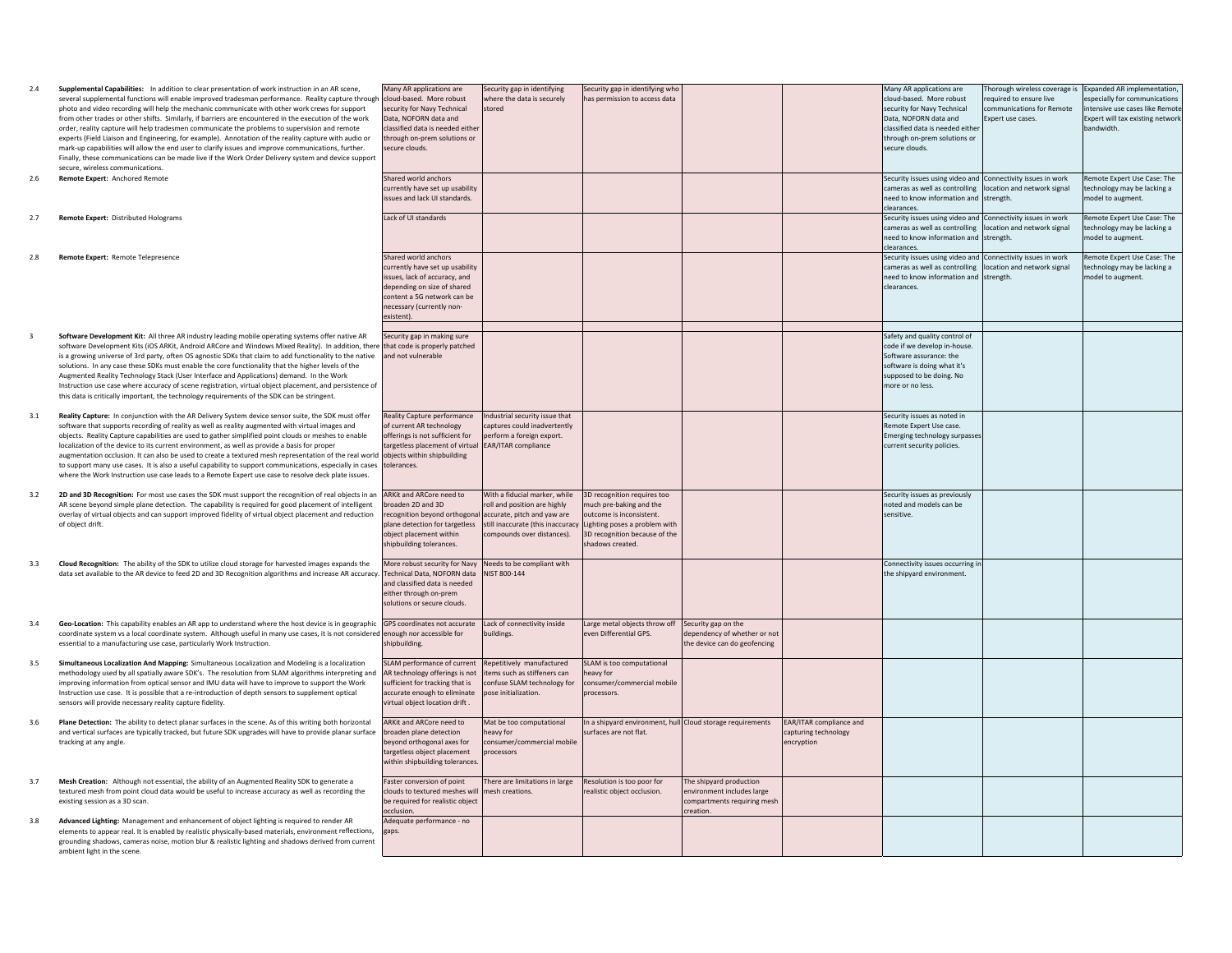- 3.9 **Occlusion:** Another capability that is important to creating <sup>a</sup> convincing and clear display of virtual data in <sup>a</sup> real scene is occlusion, the correct obscuring of virtual and real objects in accordance with their placement relative to the viewer. Correct occlusion is essential to <sup>a</sup> clear display of work instruction and the ability of the tool to engage the user's intuition. As with many of the technology requirements of mobile devices, proper occlusion is constantly shifting based on the movement and perspective of the device. A clear display of the work from any vantage point is critical to successfull supporting the Work Instruction use case.
- 3.10 **Shared Spaces:** Many Work Instruction use cases in the shipbuilding industry require crews of tradesmen. The SDKs should be capable of supporting shared AR work scenes so that teams can see the same superimposed images and text simultaneously through separate devices. Although not essential to this use case, it would also be useful for the SDK to have the capability to display the entire AR scene to <sup>a</sup> remote participant. This capability is essential to the Remote Expert use case, below.
- 4 **Development Environment:** Since the Work Instruction use case type is one of the more technologically demanding, it is likely that it will require some custom development utilizing one of t AR development environments. The optimal development environment for AR will provide <sup>a</sup> solid framework for building accurate and realistic experiences. It is important that the environment is easy to use and provides both <sup>a</sup> large selection of input formats as well as output formats. Platforms such as Unity and Unreal work with many import and export formats, as well as large selection of SDK's. Both Unity and Unreal support all major operating system platforms as well. For the Work Instruction use case the development environment will need to be able to process <sup>a</sup> number of CAD import formats and be able to export to <sup>a</sup> number of device operating systems. Unity has AR Foundation that supports basic AR functionality within the development environment. This flexibility is important for keeping investments productive in the rapidly evolving field of AR technology.
- **5 Device Operating System:** The power of <sup>a</sup> cooperating operating system to support AR is crucial. Both Apple (iOS) and Android are building rapidly increasing AR capability into both their basic OS framework as well as into their supported hardware devices. A good example of this is the A12 Bionic chip that Apple has incorporated into in their latest generation phones. This chip is designed to support AR core capabilities such as planar recognition, advanced lighting, 3D object recognition, occlusion, motion tracking and much more. With the amount of money and intellectual capital that Apple, Google and Microsoft are investing into AR, the underlying operating systems are going to increase the organic capability of all current and future devices.
- **6 Communications:** In addition to live communications with colleagues as described in Supplemental Capabilities in the Applications section, above, integration with enterprise systems is essential to the Work Instruction use case. In particular, work instruction utilizes data from the Material Resource Planning (MRP), Computer Aided Design (CAD), and Product Data Management/Product Lifecycle Management (PDM/PLM) systems. The ability to integrate with these systems directly, or through associated data warehouses is <sup>a</sup> critical enabler to the core AR functionality for the use case.
- **6.1 Network:** The assumption that must be made is that <sup>a</sup> ubiquitous wireless network is available in all spaces that AR/VR will be used. This poses <sup>a</sup> special difficulty for shipyard environments due to rampant signal attenuation by the vast quantities of metal being used. Another complexity is that large metal structures are being moved frequently.
- **6.2 Hardware Encryption:** Strong encryption is required to secure data at rest and in motion. The devices that are utilized for AR/VR need to provide this functionality to ensure the protection of data.
- **6.3 Authentication:** A method to authenticate to the network is needed. Two‐factor authentication is preferable.

| lv                            | Occlusion of virtual objects<br>with real objects will have to<br>be improved to include all<br>relevant objects and all lines of constantly moving locations.<br>sight. Fidelity and speed of<br>mapping will have to be<br>increased. | Ship building production<br>environment is ever changing<br>with material and structures                                                                                                          |  |                                                                                                                                                                                                                     |                                                                                                                             |                                                                                                                                     |
|-------------------------------|-----------------------------------------------------------------------------------------------------------------------------------------------------------------------------------------------------------------------------------------|---------------------------------------------------------------------------------------------------------------------------------------------------------------------------------------------------|--|---------------------------------------------------------------------------------------------------------------------------------------------------------------------------------------------------------------------|-----------------------------------------------------------------------------------------------------------------------------|-------------------------------------------------------------------------------------------------------------------------------------|
|                               | Some SDKs provide impressive<br>capability for shared spaces.<br>Availability of this function will<br>tire have to expand.                                                                                                             | Shared world anchors<br>currently have set up usability<br>issues, lack of accuracy, and<br>depending on size of shared<br>content a 5G network can be<br>necessary (currently non-<br>existent). |  | There can be limited<br>connectivity in the shipyard<br>production environment.                                                                                                                                     |                                                                                                                             |                                                                                                                                     |
| lsy<br>n as<br>h.<br>e<br>rts | Adequate performance - no<br>the gaps.                                                                                                                                                                                                  | There's a gap in the ease of use<br>of the SDK's. Content creation<br>needs to be more automated<br>and user-friendly.                                                                            |  |                                                                                                                                                                                                                     |                                                                                                                             |                                                                                                                                     |
| ic<br>ort<br>ogle<br>ınic     | oth Adequate performance - no<br>gaps.                                                                                                                                                                                                  | Keeping operating system<br>patched and updated and<br>ensuring that there are no<br>vulnerabilities                                                                                              |  | If they haven't already,<br>shipyards have to commit to<br>building out a secure mobile<br>network based on one of the<br>three major AR capable<br>operating systems: iOS,<br>Android or Windows Mixed<br>Reality. |                                                                                                                             |                                                                                                                                     |
|                               | Voice communications and<br>commands will play an<br>increasingly important role in<br>AR. Devices must support high<br>fidelity audio, voice<br>recognition and sophisticated<br>noise suppression.                                    | Must be EAR/ITAR and FIPS<br>140.2 compliant                                                                                                                                                      |  | Many AR applications are<br>cloud-based. More robust<br>security for Navy Technical<br>Data, NOFORN data and<br>classified data is needed either<br>through on-prem solutions or<br>secure clouds.                  | Broad band wireless with yard<br>wide coverage is required to<br>ensure live communications<br>for Remote Expert use cases. | Access to product and process<br>master data to enable AR is<br>required. This includes access<br>to core PLM, ERP and MES<br>data. |
| rge                           | Encryption of data should not<br>degrade network performance                                                                                                                                                                            |                                                                                                                                                                                                   |  | Identifying security<br>vulnerabilites for software and<br>operating systems                                                                                                                                        | Must have wireless network<br>connectivity in every<br>environment even when large<br>metal structures are present          |                                                                                                                                     |
|                               | es Does the device encrypt its<br>data streams                                                                                                                                                                                          |                                                                                                                                                                                                   |  |                                                                                                                                                                                                                     |                                                                                                                             |                                                                                                                                     |
|                               | How is the authentication<br>process performed on these<br>devices                                                                                                                                                                      | Near seamless authentication<br>process for the end user                                                                                                                                          |  |                                                                                                                                                                                                                     |                                                                                                                             |                                                                                                                                     |
|                               |                                                                                                                                                                                                                                         |                                                                                                                                                                                                   |  |                                                                                                                                                                                                                     |                                                                                                                             |                                                                                                                                     |